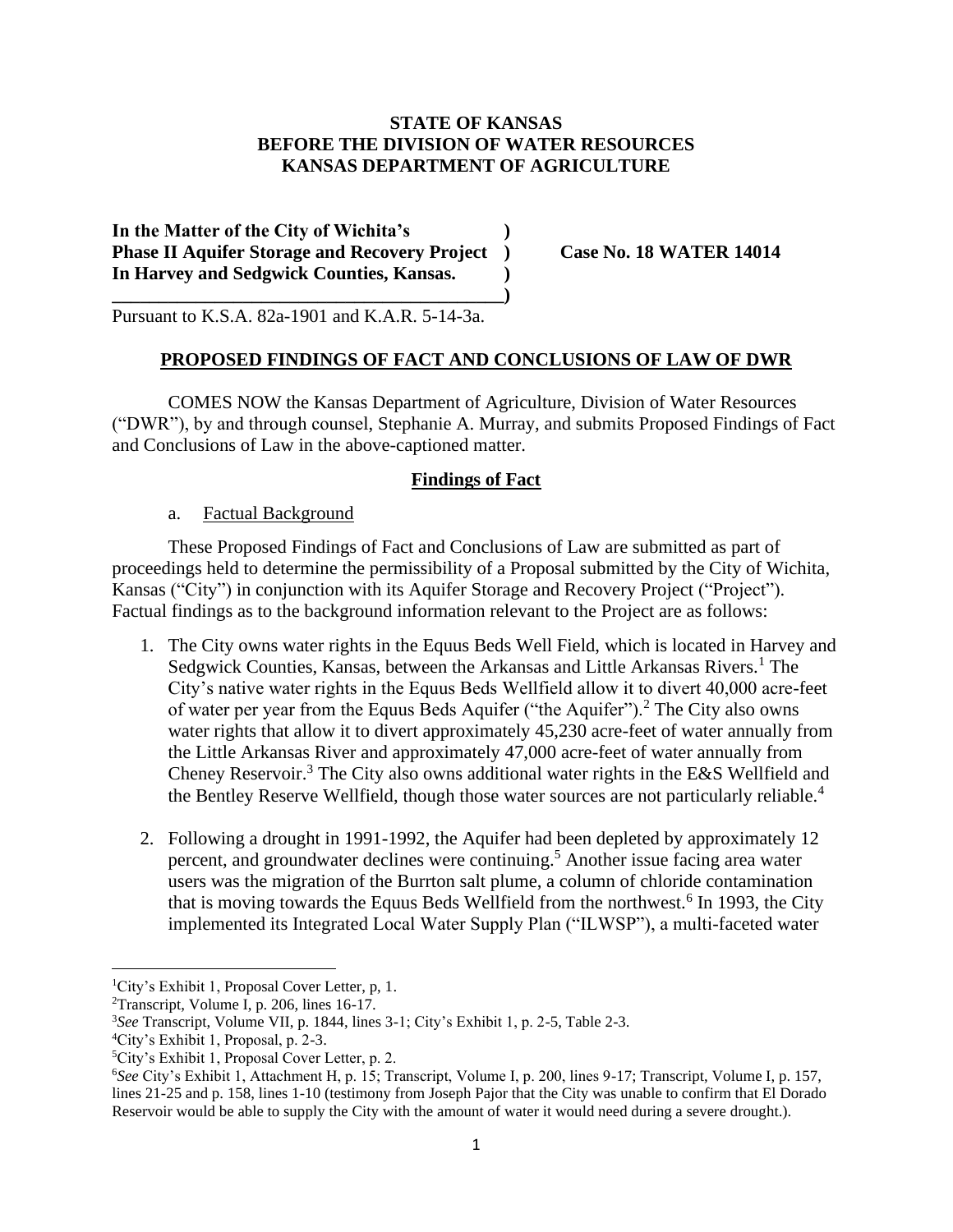resource management plan intended to combat Aquifer declines and slow the migration of the Burrton salt plume.<sup>7</sup>

- 3. As part of the ILWSP, the City began to use Cheney Reservoir for its primary municipal water supply and correspondingly reduced its reliance on the Aquifer.<sup>8</sup> The City now takes its municipal water supply primarily from Cheney, and the Aquifer's water table has rebounded substantially as a result.<sup>9</sup>
- 4. Another aspect of the ILWSP is the City's aquifer storage and recovery project ("the Project"), which since its inception has allowed the City to divert surface water flows from the Little Arkansas River during times of high flows, treat that water to drinking water standards, inject it into the Aquifer, and later withdraw a corresponding amount of water from the Aquifer.<sup>10</sup>
- 5. The Project currently consists of two "phases."<sup>11</sup> Phase I was approved by DWR in 2005 and was intended primarily to build a hydraulic barrier within the Aquifer that would slow the migration of the Burrton salt plume.<sup>12</sup>
- 6. The Findings and Orders that approved Phase I of the Project established the Basin Storage Area ("BSA"), the portion of the Aquifer within which the Project is permitted to operate.<sup>13</sup> The BSA currently occupies approximately the top 12 percent of the Aquifer. Phase I also established 38 "index cells" within the BSA.<sup>14</sup> These index cells allow water levels at a given point within the BSA to be evaluated based on specific hydrological conditions, which vary somewhat across the BSA.<sup>15</sup>
- 7. In addition to creating a hydraulic barrier that slows the migration of the Burrton salt plume, the City's injection of surface water into the BSA facilitates the accumulation of "recharge credits," which allow the City to withdraw a volume of water from the BSA that corresponds to the volume of treated Little Arkansas River surface water it previously injected.<sup>16</sup> Under Phase I, the City is permitted to withdraw up to 19,000 acrefeet of water per year based on its accumulation of recharge credits.<sup>17</sup>

 $7$ City's Exhibit 1, p. 1-1.

<sup>8</sup>Transcript, Vol. I, page 145, lines 15-25; *See also* Transcript, Volume I, p. 146, lines 1-25.

<sup>9</sup>Transcript, Volume I, p. 145, lines 15-25; Transcript, Volume I, p. 271, lines 11-14.

<sup>10</sup>*See* City's Exhibit 1, Attachment H, p. 15; Transcript, Volume II, p. 295, lines 2-13.

<sup>11</sup>*See* Transcript, Volume I, p. 150, lines 10-16.

<sup>&</sup>lt;sup>12</sup>See generally Findings, Conclusions, and Order In the Matter of the City of Wichita's Applications to Operate an Aquifer Storage and Recover Project in Harvey and Sedgwick Counties, Kansas ("Phase I Findings and Orders"), issued by David L. Pope, Chief Engineer, Kan. Dep't of Agric., Div. of Water Res., Aug. 8, 2005; *Id.* at p. 8, para. 38.

<sup>13</sup>*Id.* at p. 12, para. 11.

<sup>14</sup>*Id.* at p. 5, para. 29.

<sup>15</sup>*See* City's Exhibit 1, Proposal, p. 4-2 (discussing the varying degrees of water loss experienced in different portions of the BSA).

<sup>16</sup>*See* Phase I Findings and Orders; K.A.R. 5-1-1.

<sup>&</sup>lt;sup>17</sup>Transcript, Volume V, p. 1247, lines  $6-8$ .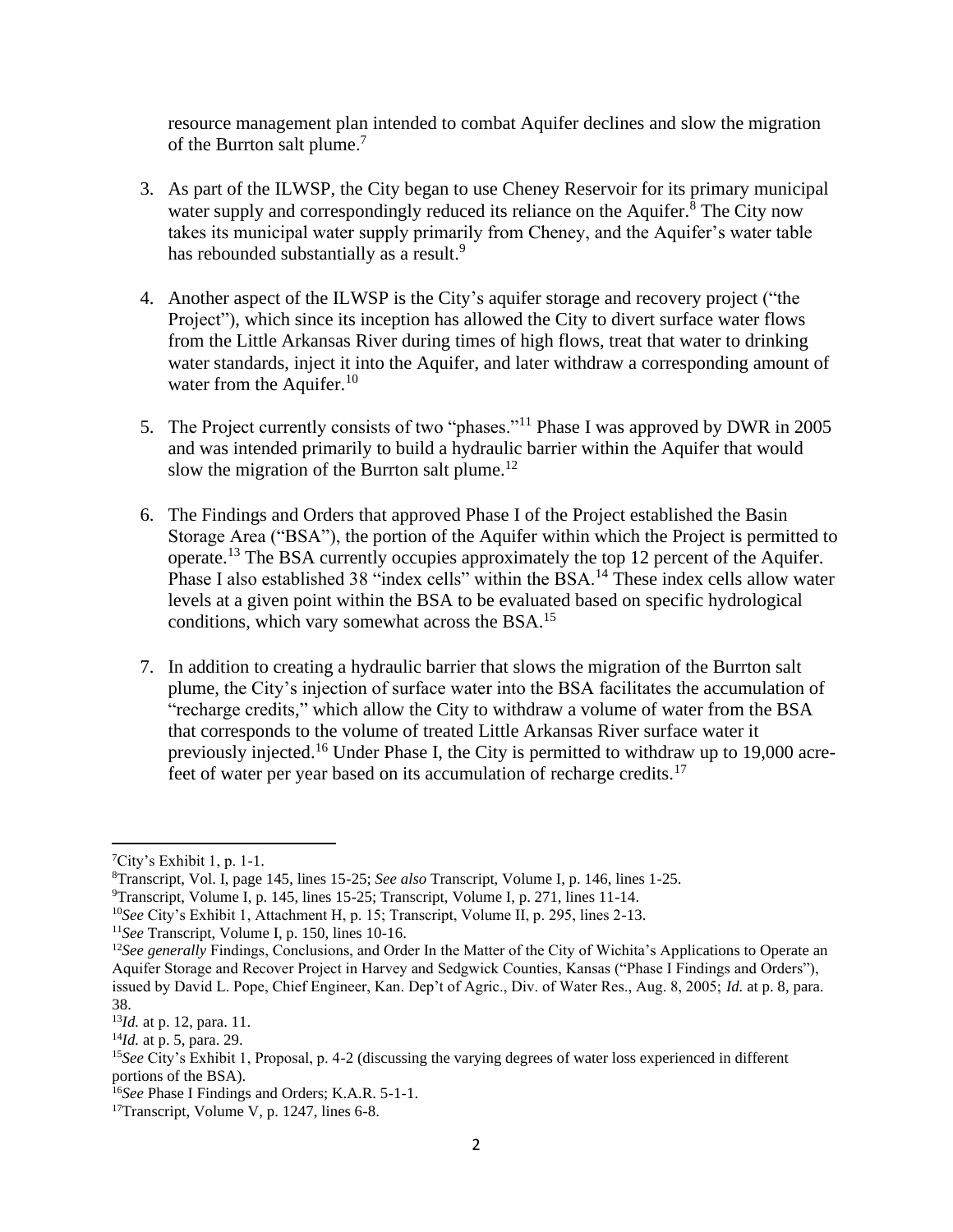- 8. The Phase I Findings and Orders established a "minimum index level" for each index cell and prohibited the City from withdrawing recharge credits when water levels are below that level.<sup>18</sup> The minimum index levels established in Phase I constitute the current bottom of the BSA and allow the City to withdraw recharge credits as long as the Aquifer is approximately 88 percent full on average.<sup>19</sup> The minimum index levels exist only within the context of the Project—the City's native water rights in the Equus Beds Wellfield would not prohibit it from withdrawing water when the Aquifer's water table is below the currently-established minimum index levels.<sup>20</sup>
- 9. The Phase I Findings and Orders also established "maximum index levels" that prohibit the City from injecting water into the BSA when the water table is less than 10 feet below land surface.<sup>21</sup>
- 10. Additionally, the Phase I Findings and Orders established the accounting procedure by which the City's accumulation of recharge credits is tracked.<sup>22</sup> This procedure accounts for the amount of injected water that is lost to the Aquifer over time, as well as the migration of water between index cells.<sup>23</sup> The Phase I Findings and Orders provided that new accounting methods developed in the future, those methods should be approved if they improved the existing recharge credit accounting method and was sufficient to allow the City to comply with K.A.R.  $5-12-2(a)$  and (b).<sup>24</sup>
- 11. Finally, the Phase I Findings and Orders prohibited "passive recharge," with then-DWR Chief Engineer David Pope expanding on the concept of passive recharge by writing that the Phase I proceedings would address whether the City "[would] be considered to be recharging water into the Equus Beds by the concept of 'passive recharge?' – i.e., water which the City could have legally pumped, but did not pump."<sup>25</sup>
- 12. To date, Phase I of the Project has allowed the City to inject 1,233,000,000 gallons of water in front of the leading edge of the Burrton salt plume.<sup>26</sup>
- 13. Phase II of the Project was approved by DWR in 2009 by then-DWR Chief Engineer David Barfield.<sup>27</sup> Phase II uses a surface water intake right on the Little Arkansas River, water right file number 46,627, to divert high flows.<sup>28</sup> Water right file number 46,627 is

<sup>&</sup>lt;sup>18</sup>Phase I Findings and Orders, p. 12, para. 12; City's Exhibit 1, Proposal, p. 1-1.

<sup>19</sup>*See Id.*

<sup>20</sup>*See* Phase I Findings and Orders; In the Matter of the Findings and Order for the city of Wichita's Aquifer Storage and Recovery Project – Phase II ("Phase II Findings and Orders") (establishing the minimum index levels—the minimum index levels were never established for any non-Project water rights).

<sup>21</sup>Phase I Findings and Orders, p. 15, para. 8.

<sup>22</sup>*See id.* at para. 5.

<sup>23</sup>*See* City's Exhibit 1, Proposal, p. 4-1 and 4-2.

<sup>&</sup>lt;sup>24</sup>Phase I Findings and Orders, p. 12, para. 16.

<sup>25</sup>*Id.* at p. 2, para. 10.

<sup>26</sup>City's Exhibit 10, Page 2.

<sup>27</sup>*See* Phase II Findings and Orders.

<sup>28</sup>Transcript, Volume VIII, p. 2271, lines 4-8; *See* Approval of Application and Permit to Proceed in the matter of water right file number 46,627, issued by David W. Barfield, Chief Engineer, Kan. Dep't of Agric., Div. of Water Res., September 18, 2009.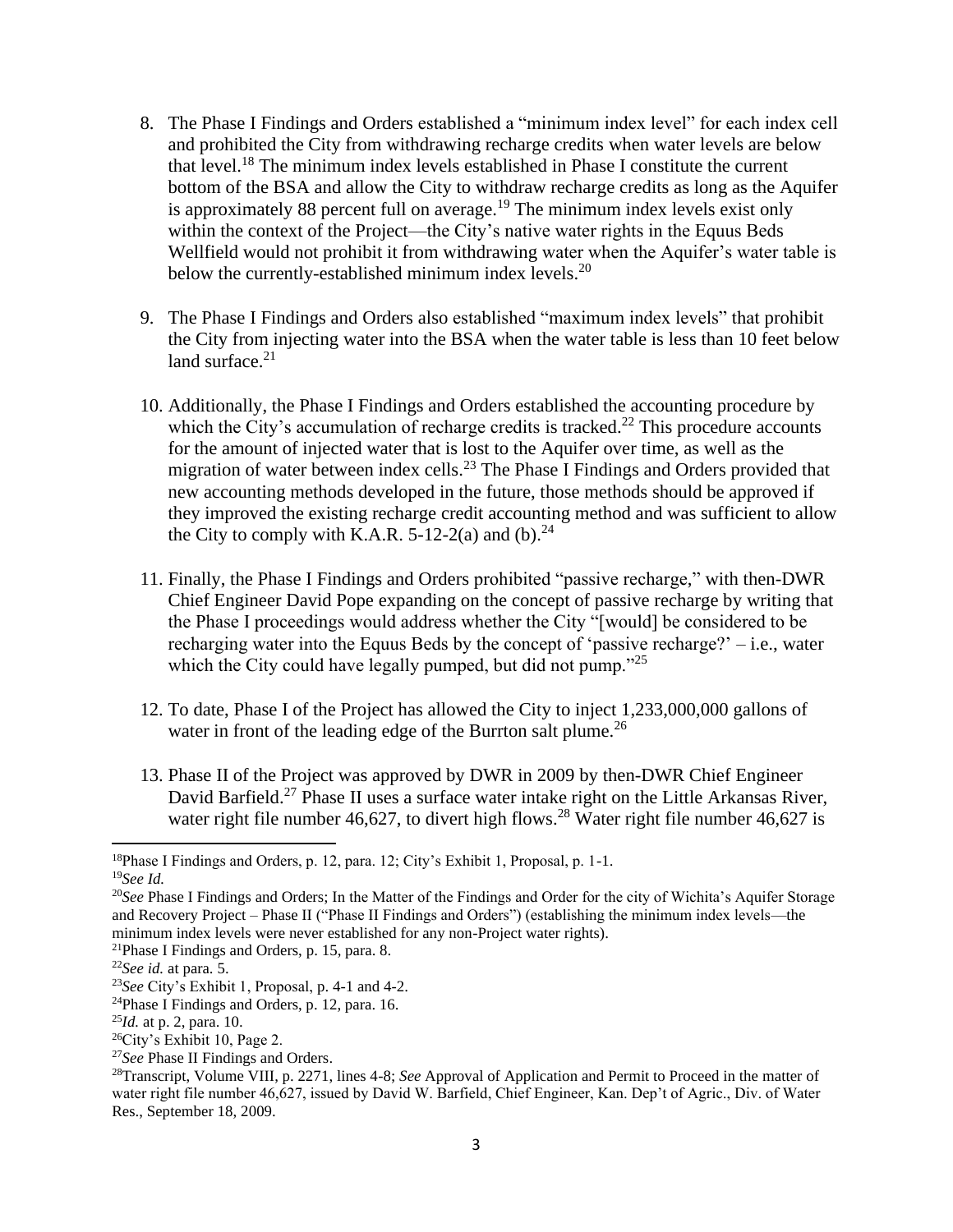permitted for two beneficial uses of water recognized by the Kansas Water Appropriation Act ("KWAA")—municipal use and artificial recharge use.<sup>29</sup> The City can either take diverted surface water directly to the City's main water treatment facility for municipal use or treat it to drinking water standards and inject it into the BSA for artificial recharge use, subject to the index level requirements established in Phase I.<sup>30</sup> Phase II allows the City to then withdraw water from the BSA using recharge and recovery wells in the Equus Beds Wellfield based on recharge credits it earns as a result of surface water injection.<sup>31</sup> The water withdrawn from the BSA based on the City's accumulation of recharge credits is ultimately put to municipal use.<sup>32</sup> The surface water intake right and each recharge and recovery well are operated under the authority of separate water rights, and they are also all separate from the City's native water rights in the Equus Beds Wellfield and are all governed by separate authorized annual quantities and authorized rates of diversion.<sup>33</sup>

- 14. Phase II was approved with the same BSA boundaries, index cells, minimum index levels, and accounting methodology established in Phase I, and passive recharge was also prohibited under Phase  $II^{34}$
- 15. In recent years, the City has shifted its water resource management focus away from slowing the migration of the Burrton salt plume and toward planning for a severe, "onepercent" drought.<sup>35</sup> In 2014, the City initiated a series of studies, which found that the City would need more water than its existing water rights provided in the event of a prolonged drought.<sup>36</sup> These studies also indicated that the Project would be the City's only reliable water source during a one percent drought.<sup>37</sup>
- 16. The existing Phase II Project requirements pose several obstacles to the City's drought planning efforts. First, a one-percent drought would likely cause the water level in the Aquifer to drop below the currently-established minimum index levels, so the City would risk stranding its earned recharge credits if it waits until the end of a drought to withdraw them.<sup>38</sup> Conversely, if the City withdraws its accumulated credits at the beginning of a drought in order to avoid a scenario where the credits are stranded, it risks withdrawing the credits too early, essentially needlessly lowering the Aquifer's water table.<sup>39</sup> Second, the Aquifer is currently functionally full, and thus the City cannot inject surface water

<sup>36</sup>*Id.* at p. 165, lines 9-22.

<sup>38</sup> City's Exhibit 10, Page 3.

<sup>&</sup>lt;sup>29</sup>Approval of Application and Permit to Proceed in the matter of water right file number 46,627, p. 1, para. 2; Transcript, Volume VIII, p. 2271, lines 7-10. *See* K.A.R. 5-1-1(o) (listing the beneficial uses of water recognized by the KWAA).

<sup>30</sup>Transcript, Volume VIII, p. 2271, lines 11-22; Approval of Application and Permit to Proceed in the matter of water right file number 46,627.

<sup>31</sup>Phase II Findings and Orders, p. 1, para. 5.

<sup>32</sup>*Id.*

<sup>33</sup>*See generally* Phase II Findings and Orders.

<sup>34</sup>*Id.* at p. 5-7, paras. 1-17.

<sup>35</sup>Transcript, Volume I, p. 163, lines 19-25 and p. 164, lines 1-11.

 $37$ City's Exhibit 1, Proposal Cover Letter, Page 2; Transcript, Volume V, p. 1242, lines 21-25.

<sup>39</sup>Transcript, Volume I, p. 176, lines 23-25; Transcript, Volume I, p. 177, lines 1-18.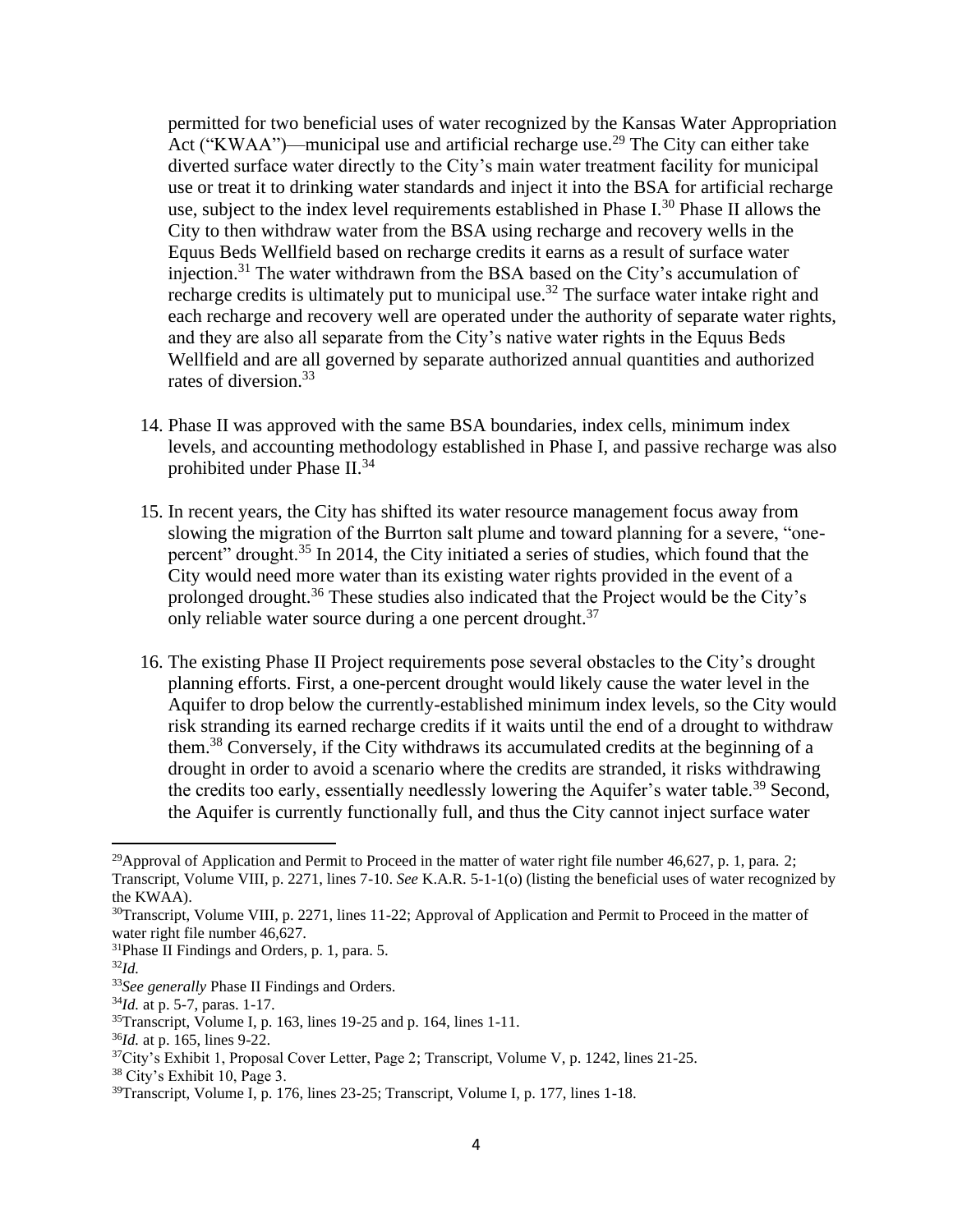into the BSA for the accumulation of new recharge credits unless it either violates the requirement that injection not occur when the water table is less than 10 feet below land surface or it first withdraws water from the BSA for the sole purpose of lowering the water table so that injection can be accomplished.<sup>40</sup>

b. Proposal at Issue

On March 12, 2018, in an attempt to remedy the aforementioned issues and enhance its drought preparedness, the City submitted proposed modifications to its Phase II permits ("the Proposal") to Chief Engineer Barfield. Findings of Fact relevant to the Proposal are as follows:

- 1. The Proposal contains two primary components:
	- a. The City proposes the established minimum index levels be lowered such that the City would be permitted to withdraw recharge credits as long as the Aquifer is approximately 80 percent full, rather than the currently required 88 percent; and
	- b. the City proposes that it be permitted to send water diverted from the Little Arkansas River that, due to a high water table cannot be physically injected into the Aquifer, directly to the City's main water treatment plant.<sup>41</sup> Under the Proposal, the water that remains in the Aquifer as a result of the City taking Little Arkansas River surface water directly to town rather than pumping the Aquifer down to allow for injection would allow the City to earn Aquifer Maintenance Credits ("AMCs").<sup>42</sup> AMCs would be treated similarly to the recharge credits the Project currently allows the City to generate, and the AMCs that the City is allowed to withdraw at any given time would be tracked separately from physical recharge credits through a new proposed accounting methodology that would be used only to track the accumulation of AMCs.<sup>43</sup>
- 2. The two aspects of the Proposal (the lowered minimum index levels and the accumulation of and accounting for AMCs) are separate and independent from one another. Both aspects of the Proposal could be approved, both could be rejected, or one could be approved and the other could be rejected.<sup>44</sup>
- 3. The City's proposed AMC accounting would assign AMCs to each index cell on an annual basis by the following methods:
	- a. AMCs would be assigned to an index cell by dividing the total volume of water diverted from the Little Arkansas River to the City's main water treatment plant by the total number of points of diversion in the Equus Beds Wellfield that are in

<sup>40</sup>*See* Transcript, Volume I, p. 151, lines 19-25, p. 152, lines 1-8; Transcript Volume I, p. 158, lines 23-25 and p. 159, lines 1-7.

<sup>41</sup>City's Exhibit 1, Proposal Cover Letter, Page 2.

<sup>42</sup>*Id.*

 $^{43}$ *Id.* 

<sup>44</sup>Transcript, Volume V, p. 1241, lines 16-23.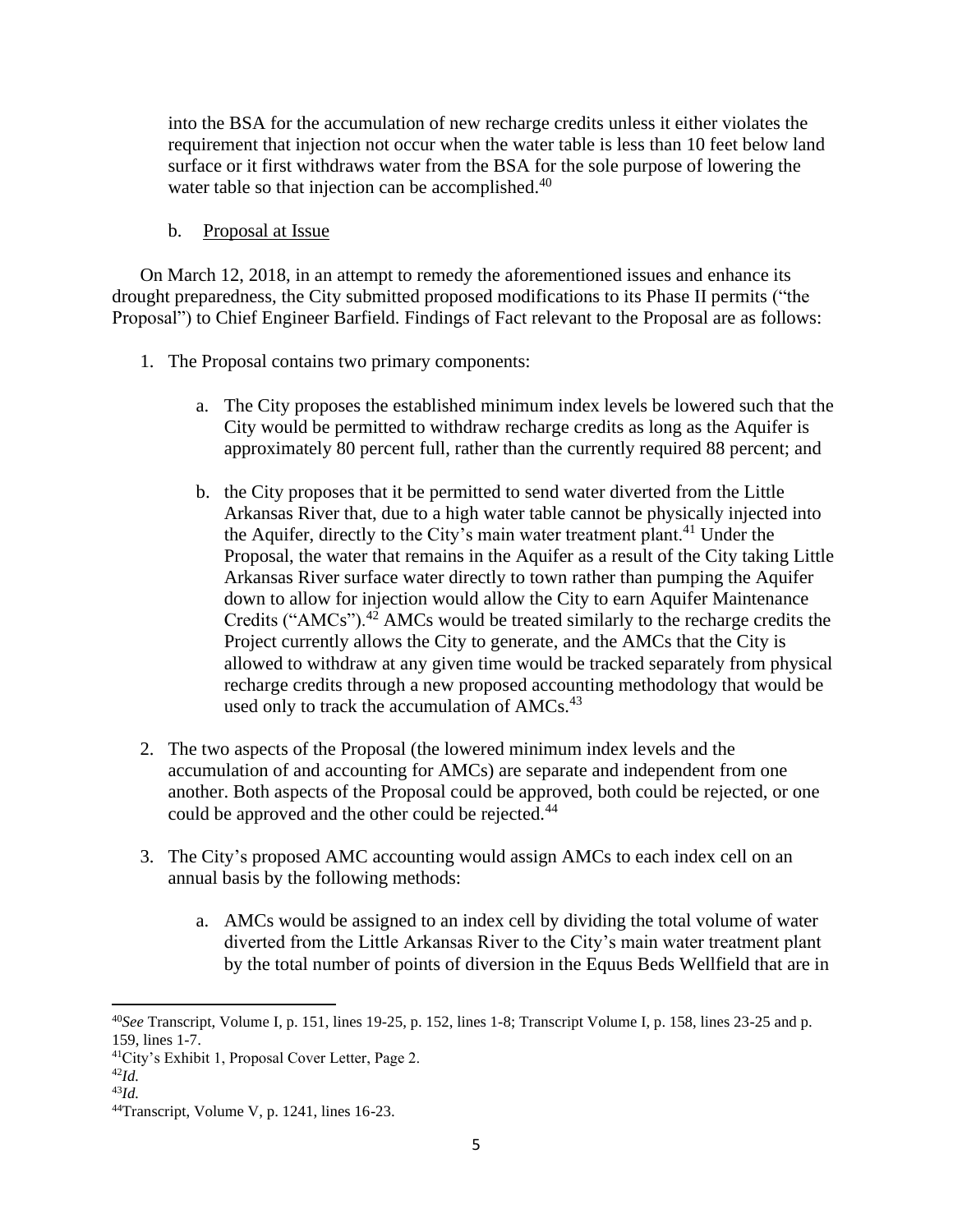service that year (excluding Phase I recharge and recovery wells). This would distribute AMCs equally across the production wells that could have pumped water from the BSA;

- b. a one-time initial loss value of 5 percent would be deducted from the total number of AMCs credited to each index cell. This initial loss value would account for losses to the Aquifer inherent in the injection and recovery process; and
- c. an average annual recurring loss value would be applied annually to each index cell to account for recharge credit migration from the BSA. This recurring loss value would be applied gradationally across the BSA in order to account for the fact that this type of loss is highest on the east side of the BSA, lowest on the west side, and is moderate in the central area of the BSA. A 5 percent annual recurring loss value would be applied to the index cells on the east side of the BSA, a 3 percent annual recurring loss would be applied to the central area index cells, and an annual recurring loss value of 1 percent would be applied to the western index cells. The average annual recurring loss value applied across all index cells would be 3 percent.<sup>45</sup>
- 4. The proposed loss rates of 5 percent initially and an additional average of 3 percent annually are supported by past modeling results, drought modeling, and the hydrology of the Aquifer. $46$
- 5. In addition to the proposed accounting procedure outlined above, the City also submitted a list of seven key items summarizing the permit conditions that would pertain to the accumulation and accounting of AMCs under the Proposal:
	- a. The City will continue to physically recharge the Aquifer through injection when it is possible to do so;
	- b. The rate of accrual of all recharge credits cannot exceed the constructed physical diversion capacity of the ASR system…and will be limited to the rate and quantity authorized by Water Right No. 46,627;
	- c. The Project's Phase I recharge and recovery wells will not be permitted to generate AMCs;
	- d. The City cannot receive credit for more than 120,000 acre-feet of water, through physical recharge credits and AMCs combined (120,000 acre-feet is the approximate size of the "hole" that existed in the Aquifer in January 1993 and constitutes approximately 11.7 percent of the Aquifer's total available storage area);
	- e. The City will calculate AMCs it generates using an alternative or modified accounting process that is different from the accounting used to track physical recharge credits;
	- f. AMCs would be accumulated "based on the metered quantity of water diverted from the Little Arkansas River via direct surface water diversions or water

<sup>45</sup>City's Exhibit 1, Proposal, p. 4-3. 46*Id.*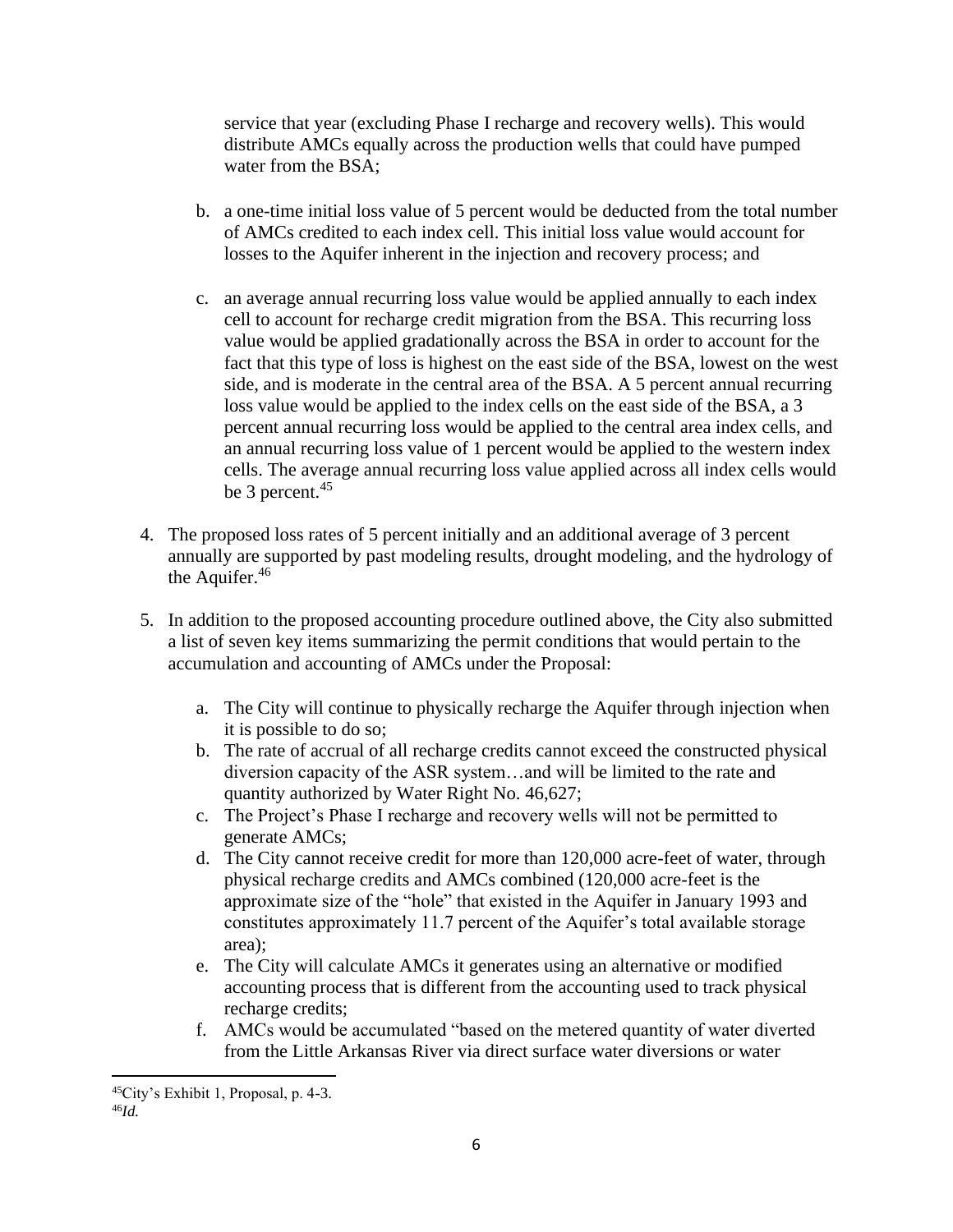captured via bank storage wells and sent directly to the City;" and

- g. The City would adopt a "straight-forward spreadsheet accounting process" to track its accumulation and use of AMCs.<sup>47</sup>
- 6. The City has not proposed that it be granted any additional water rights or that the authorized quantities or rates of any of its existing water rights be changed.<sup>48</sup> It also has not proposed to change the 19,000 acre-feet limitation on the withdrawal of recharge credits established by the Phase I Findings and Orders.<sup>49</sup>
- 7. In conjunction with the Proposal, the City conducted modeling work to simulate water levels in the Aquifer under various conditions.<sup>50</sup> That modeling shows that, at the end of a one percent drought during which the City has used all of the water that the Proposal would allow it to, the Aquifer would remain more than 80 percent full on average.<sup>51</sup>
	- c. Procedural History

For various reasons, proceedings in this matter have been ongoing since the City submitted its Proposal in March 2018. Relevant procedural history is as follows:

- 1. In the summer of 2018, following initial review of the Proposal, Chief Engineer Barfield determined that he would preside over a formal phase public hearing to gather evidence and hear public comments regarding the Proposal.<sup>52</sup> It was determined that parties to the formal phase public hearing would be the City, DWR, Equus Beds Groundwater Management District Number 2 ("the District"), and a group of landowners who filed a timely petition to intervene in the matter and who Chief Engineer Barfield determined owned water rights that could potentially be impacted by the Proposal ("the Intervenors").<sup>53</sup>
- 2. The formal phase public hearing was originally scheduled to take place on March 26 and 27, 2019, with the purpose of determining whether the Proposal was lawful and permissible and, if the Proposal was deemed lawful and permissible, determining permit conditions that it should be approved subject to in order to safeguard the rights of other area water right owners. 54

 $47$ City's Exhibit 1, Proposal, p. 3-6. Currently, there is no cap on the number of physical recharge credits the City is permitted to accumulate. *See generally* Phase II Findings and Orders.

<sup>48</sup>*See generally*, City's Exhibit 1.

<sup>49</sup>*See generally Id.*

<sup>50</sup>City's Exhibit 1, Proposal, p. 2-3.

<sup>51</sup>*Id.* at p. 2-16.

<sup>52</sup>*See* Notice of Pre-Hearing Conference for the Consideration of Modifications to the Phase II of the City of Wichita's Aquifer Storage and Recovery (ASR) Project, July 2, 2018.

<sup>53</sup>*See* Order Regarding the Designation of Parties for the Formal Phase of the Public Hearing, Oct. 26, 2018.

<sup>54</sup>*See* Notice of Final Hearing Schedule, Dec. 21, 2018.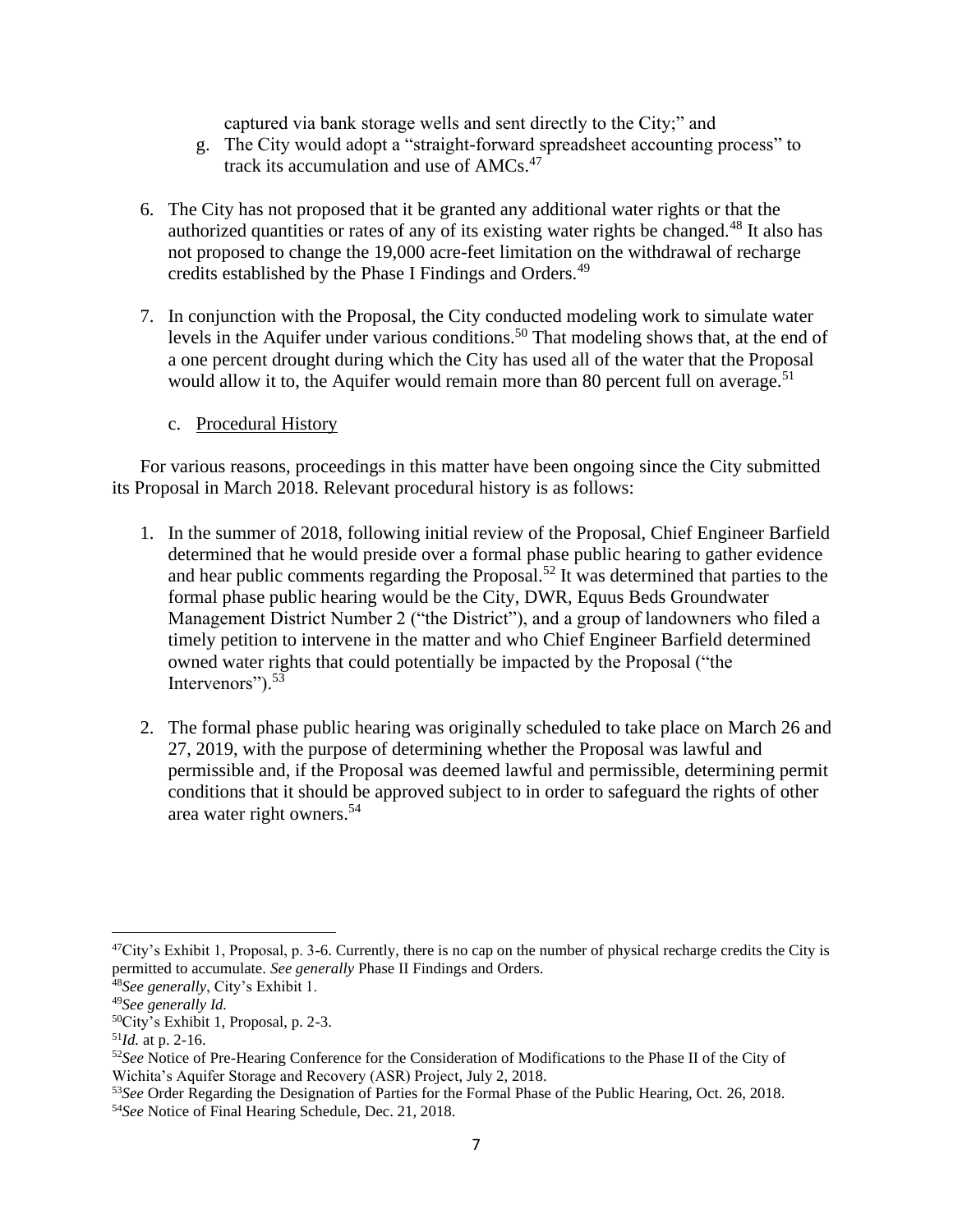- 3. The District filed a Motion to Dismiss on March 18, 2019, citing numerous reasons it believes the Proposal should be rejected, and the Intervenors filed a motion in support thereof.<sup>55</sup> The District's Motion to Dismiss remains pending.<sup>56</sup>
- 4. On March 19, 2019, the authority to preside over the formal phase public hearing was delegated to Constance C. Owen, and the formal phase public hearing was postponed. Ms. Owen was directed to conduct the hearing and, at the conclusion of the hearing, provide written recommendations regarding the Proposal to the Chief Engineer.<sup>57</sup>
- 5. The formal phase public hearing, presided over by Ms. Owen, began in Halstead, Kansas on December 10, 2019 and was scheduled to conclude in March 2020.<sup>58</sup> However, the COVID-19 pandemic necessitated the postponement of the formal phase public hearing, and the proceedings did not ultimately conclude until February 2021.<sup>59</sup>
- 6. In addition to the Motion to Dismiss filed by the District and the Motion in Support thereof filed by the Intervenors, all parties also filed Prehearing Briefs. Additional arguments were also raised during the formal phase public hearing. The District and the Intervenors argue that the Proposal should be dismissed for numerous reasons, as follows:
	- a. The City was required to have filed an application for a new appropriation water right with DWR pursuant to K.S.A. 82a-709, and its failure to do so is fatal to the Proposal;
	- b. the City's water use under the AMC aspect of the Proposal would be to accumulate AMCs, which is not a beneficial use of water recognized by the KWAA, and the AMC aspect of the Proposal would allow the City more uses of water than it should be entitled to;
	- c. the City was required to file a change application with DWR pursuant to K.S.A. 82a-708b, and its failure to do so is fatal to the Proposal;
	- d. the Proposal would cause impairment to existing area water rights;
	- e. the Proposal would cause streamflow on the Little Arkansas River to fall below minimum desirable streamflow levels;
	- f. the Proposal would violate safe yield principles;
	- g. the Proposal would negatively impact the saturated thickness of the Aquifer;
	- h. a multi-year flex account ("MYFA") is an adequate alternative to the Proposal for the City, and the City should be required to enter a MYFA rather than pursue the Proposal to ensure that its water use can be appropriately monitored;
	- i. the Kansas Court of Appeals' holding in *Clawson v. State*, *Dep't of Agric., Div. of Water Res.* (49 Kan. App. 2d 789, 792, 315 P.3d 896 (2013) requires the Proposal be dismissed;

<sup>55</sup>*See* District's Motion to Dismiss.

<sup>56</sup>Transcript, Volume VIV, p. 3477, lines 1-2.

<sup>57</sup>Notice of Delegation and Temporary Postponement, Mar. 19, 2019.

<sup>58</sup>*See* Notice of Hearing, Oct. 8, 2019; Notice of Continuation of Hearing, Jan. 9, 2020.

<sup>59</sup>*See* Agreed Waiver of Kansas Administrative Regulation 5-12-3, Dec. 30, 2020.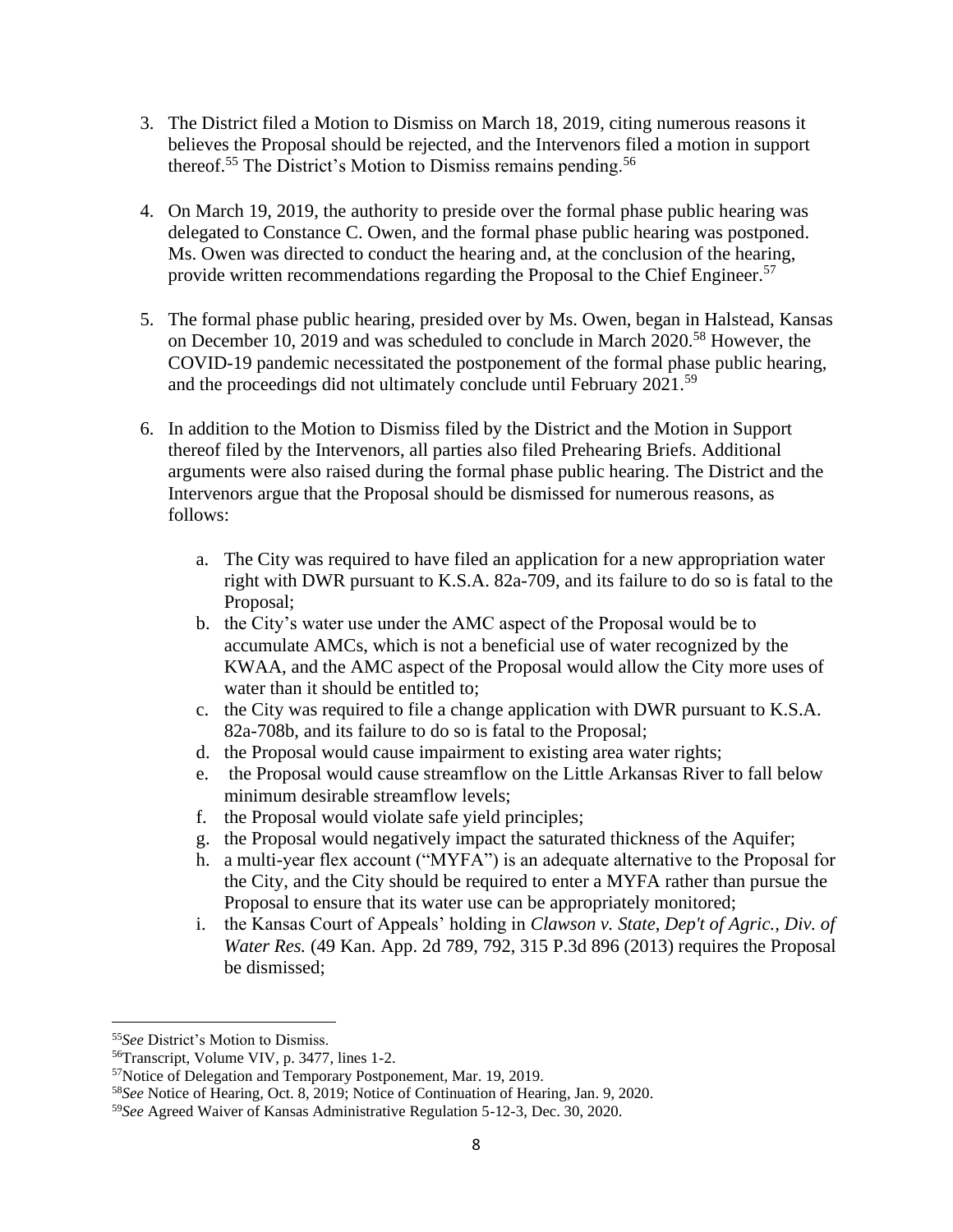- j. the method by which the City proposes to accumulate AMCs would amount to prohibited passive recharge;
- k. the Proposal would violate the Takings Clauses of the United States and Kansas Constitutions, based on a physical Taking of water, the violation of contractual obligations, and water quality degradation;
- l. the Proposal fundamentally violates the KWAA because the City's AMC water rights would be junior water rights, among other reasons;
- m. these proceedings have violated the District's Procedural Due Process rights; and
- n. the City does not have standing to advance the Proposal because it has failed to comply with K.S.A. 82a-709 and K.S.A. 82a-708b, because the *Clawson* holding prohibits the Proposal, and because the City is essentially seeking an advisory opinion from the Chief Engineer. 60
- 7. The City and DWR dispute the aforementioned arguments and assert that the Proposal is lawful and should be approved.<sup>61</sup>
- 8. The relevant issues to be decided are twofold: whether the minimum index levels should be lowered as proposed and whether the City should be permitted to accumulate AMCs as proposed.<sup>62</sup> The purpose of these proceedings is to determine whether the Proposal is lawful and, if it is deemed lawful, to determine what permit conditions it should be approved subject to in order to appropriately safeguard the rights of existing area water users. $63$ 
	- d. Factual Findings Relevant to the Parties' Arguments

Many of the arguments raised by the District and the Intervenors are based on erroneous factual assumptions regarding the Proposal and/or what the City is currently authorized to do under its existing water rights. The District and the Intervenors have also advocated for a number of DWR statutes and regulations to be applied in an erroneous fashion. Accordingly, a brief discussion of the City's currently authorized water use, things the Proposal would not allow the City to do, and relevant statutes and regulations is warranted. Factual findings relevant to those items are as follows:

1. K.S.A. 82a-709 provides in relevant part, "No person may acquire a new appropriation right to the use of waters of the state for other than domestic purposes without making an application to the chief engineer for a permit to make such appropriation."<sup>64</sup> The City has not filed an application for a new appropriation water right or otherwise proposed that it be entitled to any more water than it is currently authorized to use.<sup>65</sup> All of the City's Project water rights will continue to be governed by their existing quantity and rate

<sup>60</sup>*See* District's Motion to Dismiss; District's Pre-Hearing Brief; Intervenors' Pre-Hearing Brief.

<sup>61</sup>*See* DWR's Consolidated Response in Opposition to GMD2's and Intervenors' Motion to Dismiss and Motion for Summary Judgment; City of Wichita's Response to Equus Beds Groundwater Management District No. 2's Motion to Dismiss.

 $62$ Transcript, Volume XV, p. 3560, lines 14-24.

<sup>63</sup>*See* Transcript, Volume I, p. 10, lines 16-25; p. 11, lines 1-3.

<sup>64</sup>K.S.A. 82a-709.

<sup>65</sup>*Id.*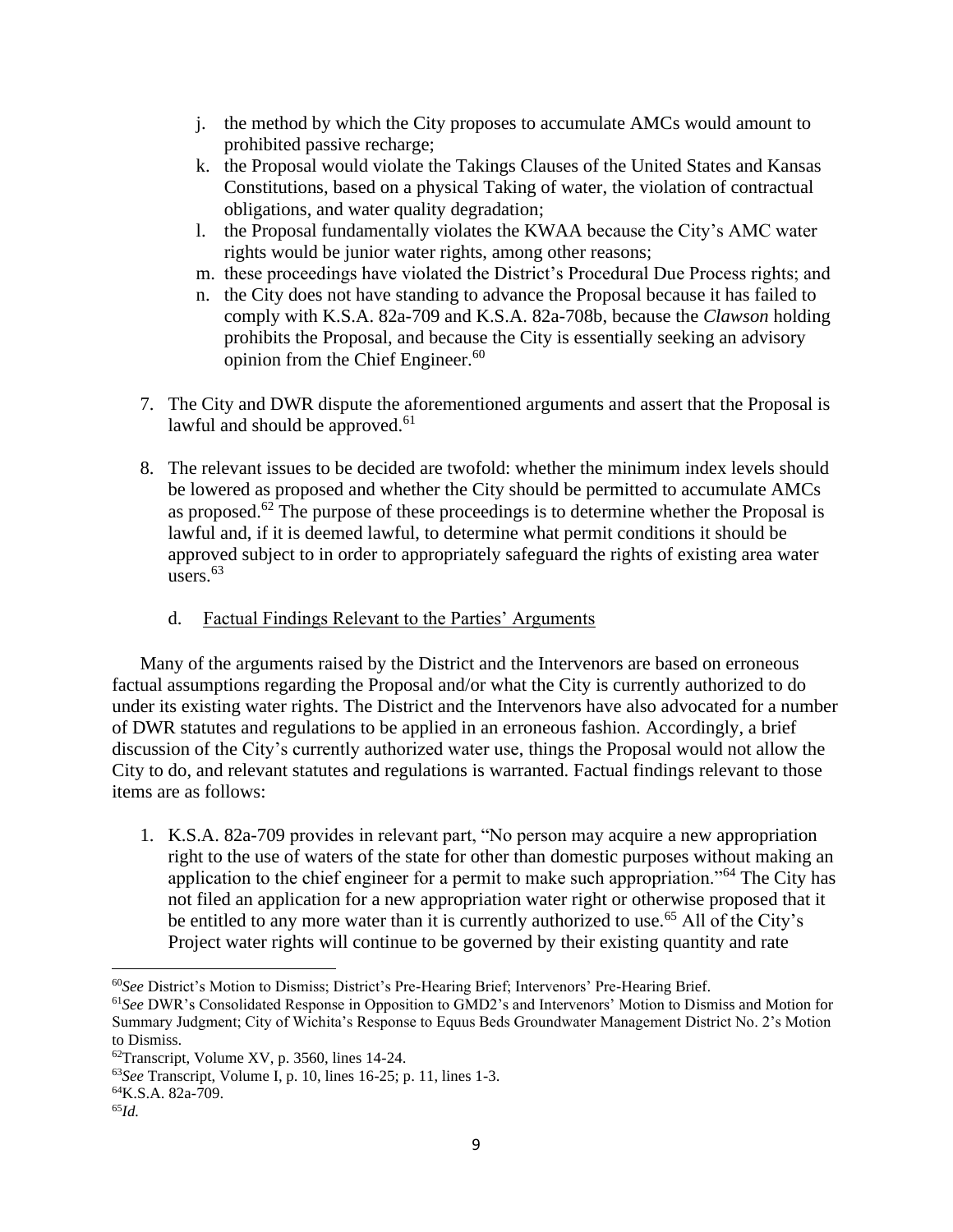limitations.<sup>66</sup> Additionally, the City would be limited to withdrawing 19,000 acre-feet of water each year as a result of its accumulation of recharge credits (physical recharge credits and AMCs combined). That is the same limit that currently exists on the withdrawal of recharge credits, and the City has not proposed to change it. Finally, the proposed 120,000 acre-feet cap on credit accumulation is related only to credit accumulation—it is not relevant to the amount of water that the City would be permitted to use under the Proposal.<sup>67</sup> Further, this aspect of the Proposal would simply impose a limit where none currently exists at all—there is currently no limit on the amount of recharge credits the City can accumulate through its operation of the Project.<sup>68</sup>

- 2. K.A.R. 5-5-3 prohibits the owner of a vested or perfected water right from increasing the Water Right's consumptive use.<sup>69</sup> The water rights at issue are not vested, and the perfection period for such water rights has not yet expired.<sup>70</sup>
- 3. The use of the water that the City withdraws from the BSA based on its accumulation of AMCs under the Proposal would be the recognized beneficial use of municipal use—not to accumulate AMCs. Additionally, under existing Phase II permit conditions, one "cycle" of the Project yields the City two municipal uses of water. One "cycle" of the Project under the Proposal would also yield the City two municipal uses of water. Further, physical injection of water into the BSA is not per se necessary in order for the City's use of water under the Proposal to be permissible, given the current high water table in the Aquifer. Finally, a permit condition requiring the City to physically inject water whenever the BSA's water table is below the currently-established maximum index level can be included in an order approving the Proposal.
- 4. K.S.A. 82a-708b applies to proposed changes in a water right's place of use, point of diversion, or use made of water.<sup>71</sup> The City has not proposed to change any of those elements of any of its water rights.<sup>72</sup> The City is already authorized under the Project to utilize two sources of water (the Little Arkansas River and the Aquifer) and two points of diversion (the Little Arkansas River surface water intake right and the recharge and recovery wells in the Equus Beds Wellfield).<sup>73</sup> Nonetheless, the Proposal itself and the City's modeling constitutes a showing that the Proposal is reasonable and will not impair existing water rights and that the City's water use under the Proposal would relate to the same local source of supply that it currently does. The Proposal will allow the Aquifer to be managed at or very near its full pre-development saturated thickness during the ninetynine percent of the time the area is not experiencing a one-percent drought and will only leave the Aquifer approximately twenty percent depleted at the end of a one-percent

<sup>66</sup>*See* City's Exhibit 1, Proposal (the Proposal does not seek to change the authorized quantities or rates of any of the City's existing Project water rights).

<sup>67</sup>*See id.* at p. 4-8.

<sup>68</sup>Transcript, Volume I, p. 158, lines 18-22.

<sup>69</sup>K.A.R. 5-5-3.

<sup>70</sup>*See* Phase I Findings and Orders; Phase II Findings and Orders; Approval of Application and Permit to Proceed in the matter of water right file number 46,627, issued by David W. Barfield, September 18, 2009.

<sup>71</sup>*See* K.S.A. 82a-708b.

<sup>72</sup>*See generally* City's Exhibit 1, Proposal.

<sup>73</sup>*See generally* Phase II Findings and Orders.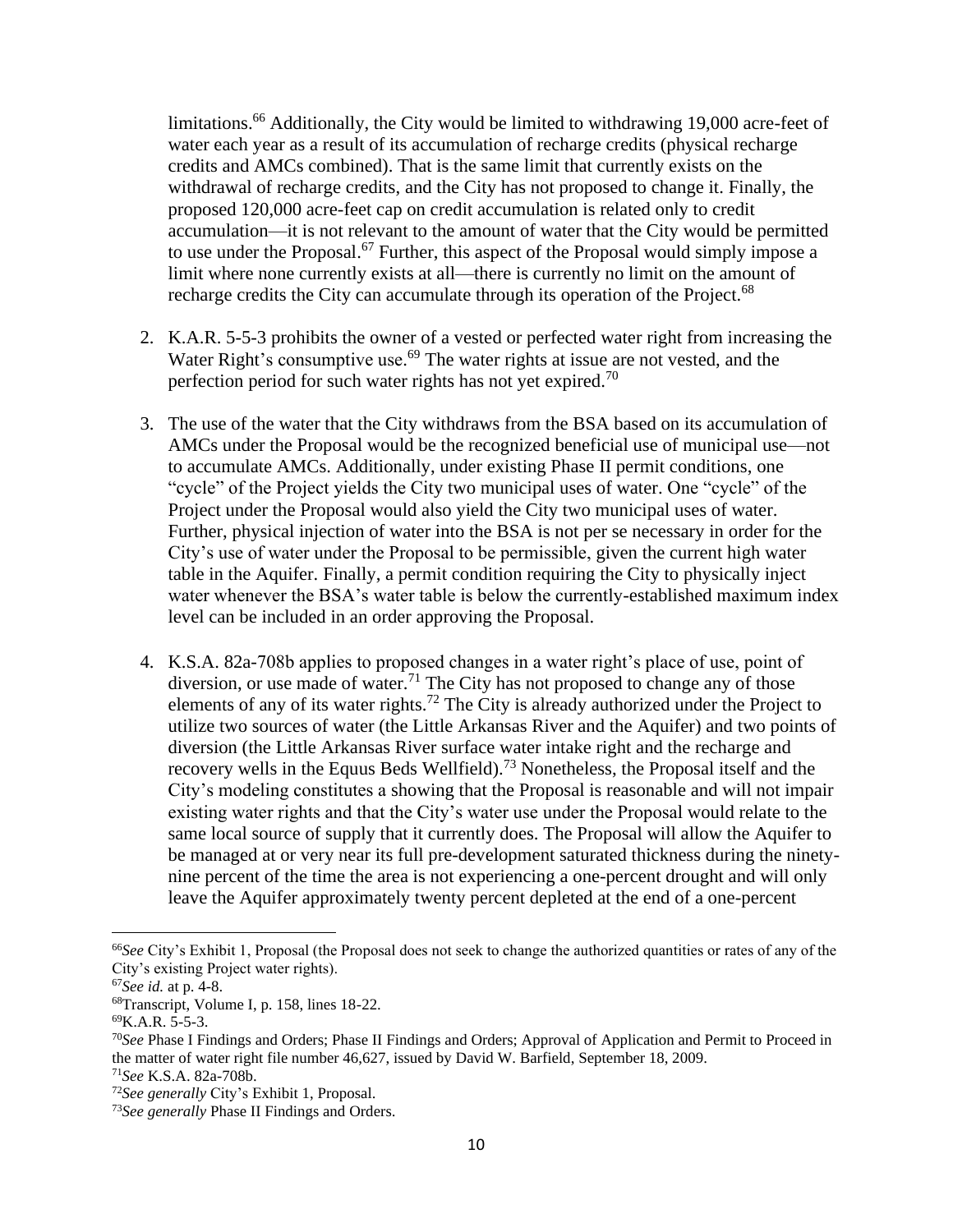drought.<sup>74</sup> Managing the Aquifer at a full level for the maximum amount of time it is possible to do so is in the public interest, and impairment to existing area water rights is unlikely to occur with the Aquifer 80 percent full. Finally, the City's sources of water under the Proposal will be the Little Arkansas River and the Aquifer—the same sources of water it currently utilizes to operate the Project.<sup>75</sup>

- 5. K.S.A. 82a-711, which governs when the Chief Engineer can approve an application to appropriate water for beneficial use, does not apply to the Proposal because the Proposal does not constitute an application to appropriate water.<sup>76</sup> Even if K.S.A. 82a-711 was applied to the Proposal, that statute does not require a definitive showing that there is no chance the water right at issue will ever cause an impairment.<sup>77</sup> The modeling work conducted by the City constitutes a more than adequate showing that impairment is unlikely to occur under the Proposal, as it reflects that the Aquifer would remain approximately 80 percent full, even in a worst-case scenario.<sup>78</sup>
- 6. The fact that some area water right owners' existing wells may have to be drilled deeper as a result of the City's water use under the Proposal does not per se mean that those water rights will be legally impaired, as the Chief Engineer is permitted to decline to even initiate an impairment investigation until the water right owner alleging impairment provides particularized information about the allegedly impaired well.<sup>79</sup>
- 7. If impairment to an existing area water right does occur as a result of the City's water use under the Proposal, DWR's established impairment procedures will be used to target the specific well causing the impairment and remedy it. $\frac{1}{80}$  DWR's impairment procedures are intended to be applied after an impairment has been shown to exist, not to preemptively deny the application of water to beneficial use based on a speculative (and in this case unlikely) possibility of future impairment. $81$  To apply existing impairment requirements in any other manner would discourage the application of water to beneficial use, which the Kansas Legislature has set forth as the public policy of the state.<sup>82</sup> Additionally, permit conditions that would further protect the interests of other area water users can be included in an order approving the Proposal.
- 8. The modeling work conducted by the City also shows that the City's water use under the Proposal is unlikely to cause streamflow on the Little Arkansas River to drop below Minimum Desirable Streamflow ("MDS") levels. In fact, during the 99 percent of the time that the area is not experiencing a one-percent drought, the Proposal will facilitate

<sup>74</sup>City's Exhibit 1, Proposal, p. 2-16, table 2-9.

<sup>75</sup>*See* Approval of Application and Permit to Proceed in the matter of water right file number 46,627, issued by David W. Barfield, Chief Engineer, Kan. Dep't of Agric., Div. of Water Res., September 18, 2009; Phase II Findings and Orders.

<sup>76</sup>*See* K.S.A. 82a-711.

<sup>77</sup>*See id.*

<sup>78</sup>City's Exhibit 1, Proposal, p. 2-16.

<sup>79</sup>*See* K.A.R. 5-4-1.

<sup>80</sup>*Id.*

<sup>81</sup>*Id.*

<sup>82</sup>K.S.A. 82a-702.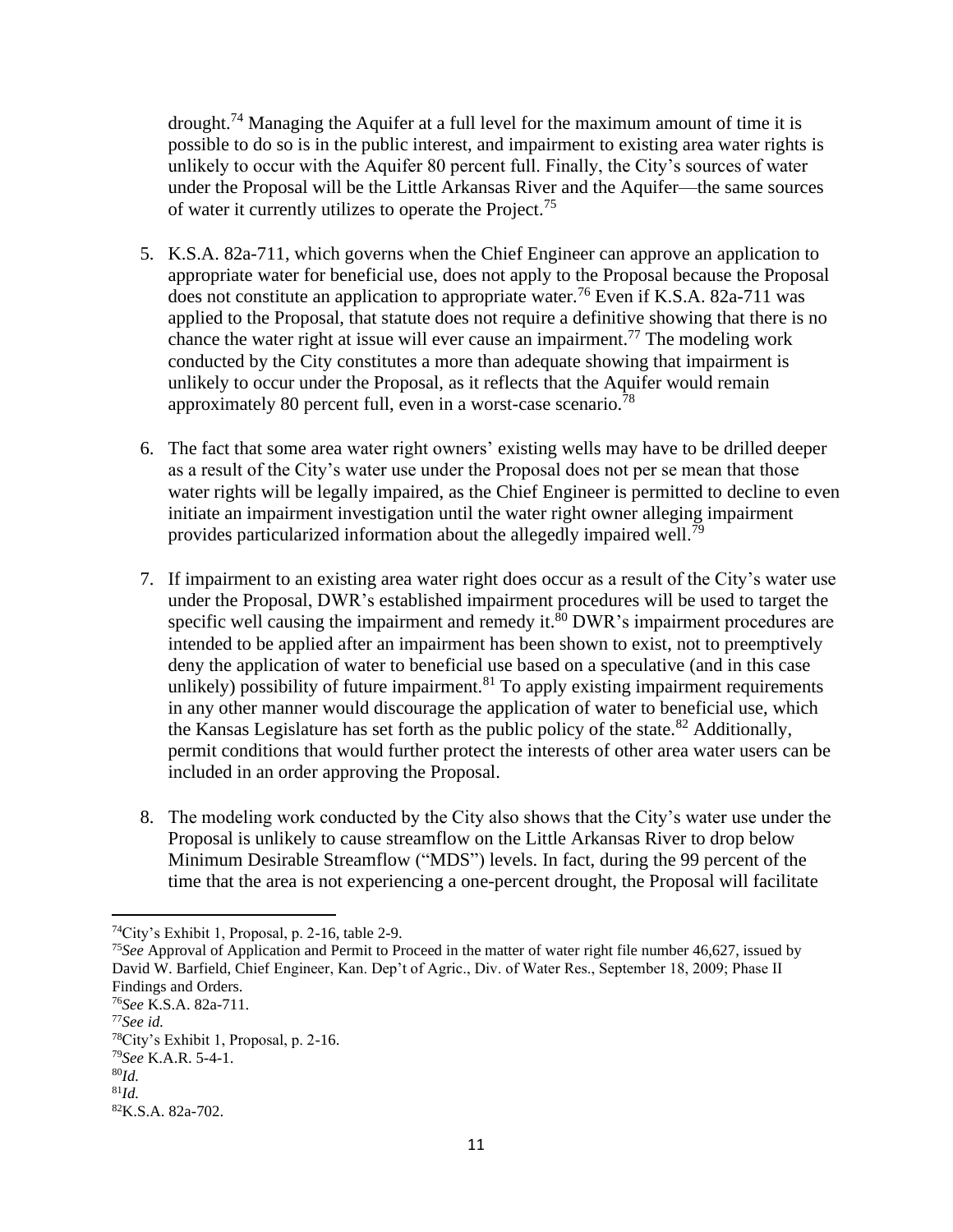the Little Arkansas River gaining water from the Aquifer, thus contributing to ensuring that MDS is met. $83$ 

- 9. Further, groundwater and surface water in the Little Arkansas River basin have not been shown to be interconnected to the extent that curtailing groundwater pumping in the basin would improve streamflow on the river, and the City's Phase II surface water intake right is required by its own permit to cease diversions well before MDS levels are reached.<sup>84</sup> Moreover, if groundwater rights in the Little Arkansas River basin were administered to restore MDS, all potentially impacting rights with a priority date after April 12, 1984 would be administered in order of priority, not just the City's Phase II recharge and recovery wells. Finally, DWR's MDS regulations, like those for impairment, are intended to be applied after it is shown that MDS is not being met, and the specific water rights that are causing MDS not to be met are to have their water use curtailed only as long as is necessary to restore MDS.<sup>85</sup>
- 10. K.A.R. 5-3-10, the DWR regulation that governs safe yield, applies to "…any new application to appropriate groundwater or surface water…"<sup>86</sup> As discussed above, the Proposal does not constitute a new application to appropriate groundwater or surface water. Further, K.A.R. 5-22-7 specifically exempts "an application for an aquifer storage and recovery well" located in the District from safe yield requirements.<sup>87</sup> Therefore, even if the Proposal did constitute an application for a new appropriation, the City's Project recharge and recovery wells would not be subject to safe yield requirements.
- 11. The City's modeling work shows that approximately 80 percent of the Aquifer's predevelopment saturated thickness will be remaining at the end of a one-percent drought during which the City has used all of the water that the Proposal would allow it to.<sup>88</sup> Accordingly, even if some degree of error is present in the City's modeling, the Aquifer will remain mostly full even in a worst-case scenario.
- 12. A multi-year flex account ("MYFA") is not an adequate alternative to the Proposal. MYFAs are not a suitable tool for a large municipality due to the risk that a water user may run out of water in the last years of a MYFA and the associated public health and safety consequences posed by such a situation.<sup>89</sup> Additionally, a MYFA is not necessary to adequately monitor the City's water use under the Proposal—DWR impairment and MDS procedures already accomplish that.<sup>90</sup>

<sup>83</sup>Transcript, Volume XII, p. 3114, lines 1-6.

<sup>84</sup>Transcript, Volume VII, p. 1754, lines 8-25 and p. 1755, lines 1-8; *See* Approval of Application and Permit to Proceed for Water Right File number 46,627, issued by David W. Barfield, Chief Engineer, Kan. Dep't of Agric., Div. of Water Res., Sept. 18, 2009.

<sup>85</sup>*See* K.S.A. 82a-703; K.A.R. 5-15-1; K.A.R. 5-15-3.

<sup>86</sup>K.A.R. 5-3-10.

 ${}^{87}K.A.R. 5-22-7.$ 

<sup>88</sup>City's Exhibit 1, Proposal, p. 2-16.

<sup>89</sup>Transcript, Volume VII, p. 1798, lines 10-16.

<sup>90</sup>*See* K.A.R. 5-4-1.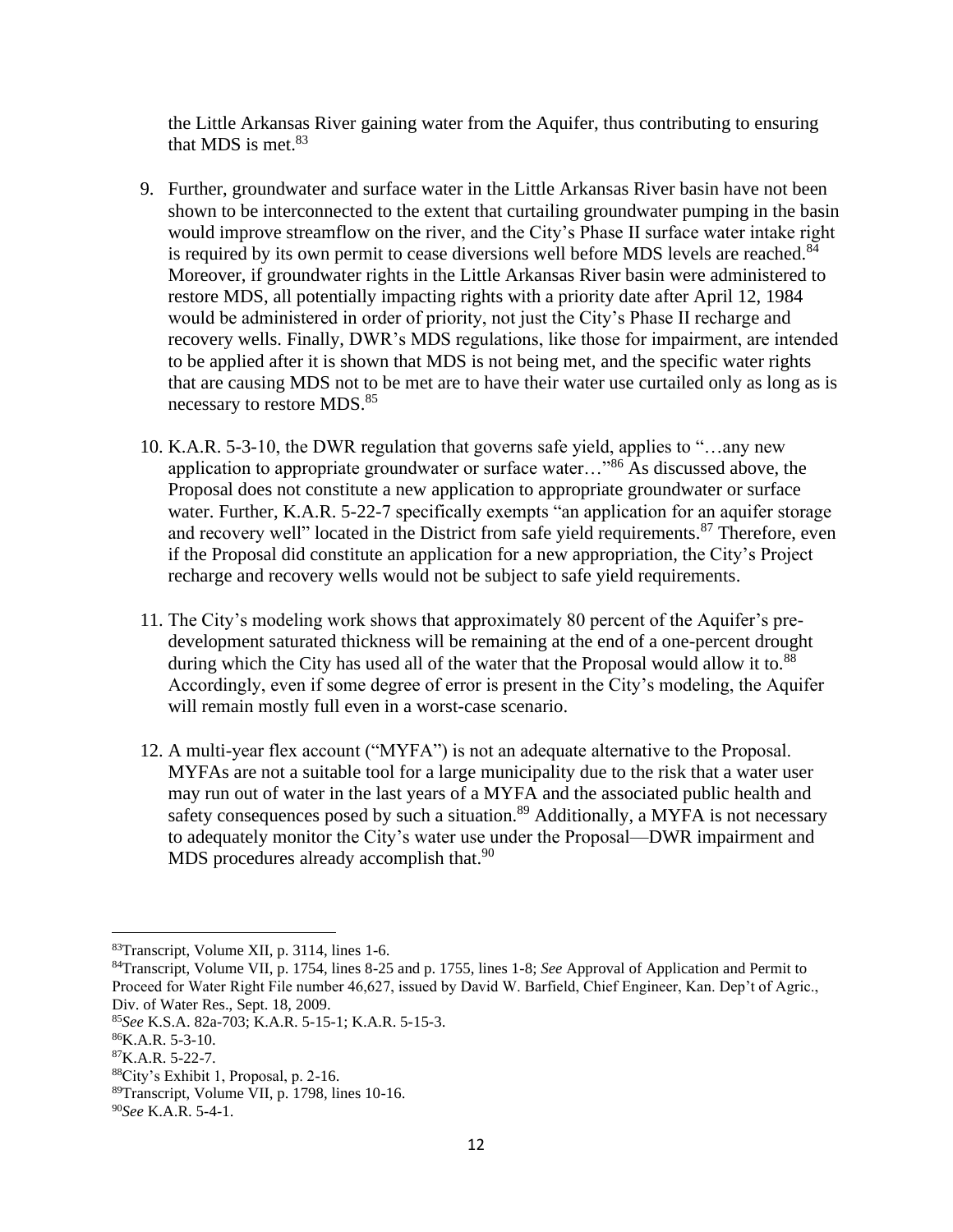- 13. In *Clawson*, the Kansas Court of Appeals held that the Chief Engineer, after issuing a permit for an appropriation water right, could not retain jurisdiction to later reduce the water right's authorized quantity or rate.<sup>91</sup> The facts of *Clawson* are not applicable to the Proposal—the Chief Engineer is not attempting to mandatorily reduce the quantity or rate of any water rights at issue, and the City has not requested that he do so.<sup>92</sup> None of the authorized quantities or rates of any Project water rights would be altered at all under the Proposal.<sup>93</sup>
- 14. DWR has not established a binding definition for the term "passive recharge." Chief Engineer Pope expanding on the concept of passive recharge using an "i.e." clause does not constitute a definition that was intended to bind future decision-makers, particularly when the existence of regulatory definitions for other similar terms clearly indicate that DWR did not intend to define passive recharge. Additionally, the recharge that is being proposed in relation to AMCs is demonstrably not passive. The Project recharge and recovery wells that would withdraw AMCs under the Proposal would continue to be governed by their existing authorized rate and quantity limits, and the City itself has proposed permit conditions that would tie the accumulation of AMCs to the Project infrastructure's existing capacity for physical recharge.<sup>94</sup> Moreover, the District's examples in support if its argument that AMCs as proposed would constitute passive recharge are not persuasive, as they all involve sources of water that are not connected to any existing Project infrastructure or from which the City does not even have the right to divert water in the first place.  $95$
- 15. A water right is a usufruct right that grants the water right owner the right to apply water to beneficial use.<sup>96</sup> A water right does not constitute a right to own or otherwise control groundwater before it is applied to beneficial use.<sup>97</sup> The property rights of a water right owner are infringed upon when that water right is impaired, and the modeling work conducted by the City is evidence that impairment will not occur under the Proposal.<sup>98</sup> The City never entered into a contractual agreement that it would not pump recharge credits when the Aquifer's water table was below the currently-established minimum index levels—the Phase II Findings and Orders that it is currently seeking to have modified ordered it not to do so.<sup>99</sup> Additionally, there is no evidence that water quality will be negatively impacted as a result of the Proposal. Further, the Kansas Supreme Court has held that the private right of action provided for in K.S.A. 82a-716, rather than

<sup>97</sup>*Id.*

<sup>91</sup>*Clawson v. State, Dep't of Agric., Div. of Water Res.*, 49 Kan. App. 2d 789, 799, 315 P.3d 896, 904 (2013).

<sup>92</sup>*See generally*, City's Exhibit 1, Proposal.

<sup>93</sup>*See id.*

<sup>94</sup>*See* City's Exhibit 1, Proposal, p. 3-6.

<sup>95</sup>*See* Transcript, Volume XV, p. 3657, lines 21-25; Transcript, Volume XV, p. 3658, lines 1-9. The City does not own water rights on El Dorado Reservoir, and neither Cheney Reservoir nor the Arkansas River are in any way connected to the existing Project infrastructure.

<sup>96</sup>*Williams v. City of Wichita*, 190 Kan. 317, 339, 374 P.2d 578, 595 (1962).

<sup>98</sup>*See* City's Exhibit 1, Proposal, p. 2-16 (impairment is unlikely to occur with the Aquifer 80 percent full). <sup>99</sup>*Memorandum of Understanding* between Equus Beds Groundwater Management District No. 2 and the City of Wichita, Kansas regarding Wichita's Proposed Aquifer Storage and Recovery Project, Phase II ("Phase II MOU"), Dec. 3, 2008, p. 3, para. 6; Phase II Findings and Orders.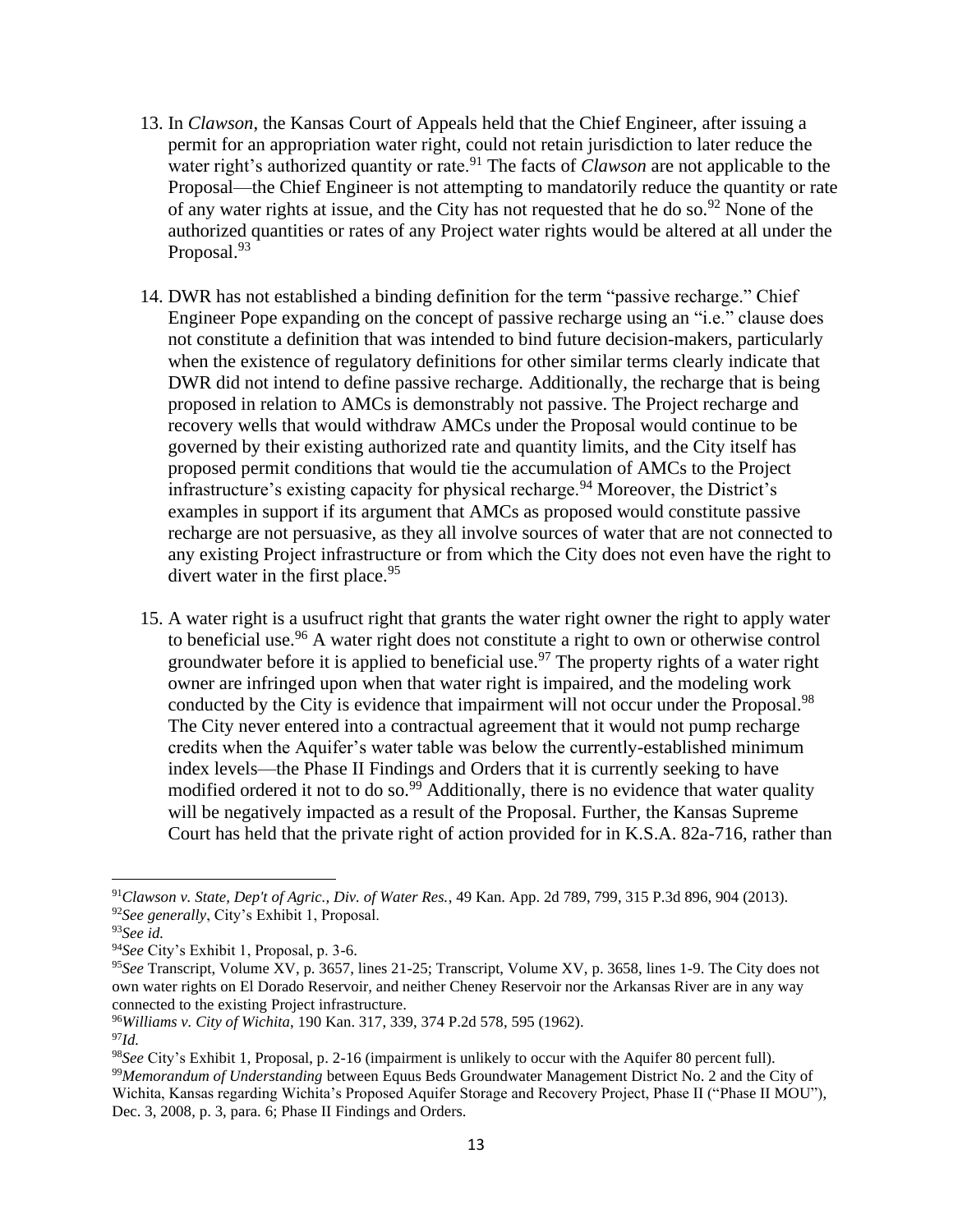a Takings Clause action, is the appropriate remedy for an individual who has been damaged by the operation of a permitted water right.<sup>100</sup>

- 16. The KWAA mandates the application of the prior appropriation doctrine only when water supply is insufficient to satisfy all users, or when an impairment is occurring.<sup>101</sup> The modeling work conducted by the City shows that impairment is unlikely to occur under the Proposal. $102$
- 17. Even if these proceedings had not been delayed due to the COVID-19 pandemic, they would not have been concluded until more than two years after the City initially submitted the Proposal.<sup>103</sup> Additionally, all parties were allowed ample opportunity for discovery, as well as to present their cases and respond to the opposing parties' arguments.<sup>104</sup> Extra measures to accommodate the same were taken in light of the pandemic.<sup>105</sup> Measures were also taken to accommodate public access to the proceedings, both before and after the outbreak of COVID-19 in Kansas.<sup>106</sup> Further, an extensive record of these proceedings has been created, and any party who does not agree with the final order of the Chief Engineer will be entitled to request further review of the order pursuant to the Kansas Judicial Review Act.<sup>107</sup>
- 18. As set forth above, the District's arguments regarding the applicability of K.S.A. 82a-709, K.S.A. 82a-708b, and the *Clawson* holding are incorrect. Additionally, the City is not seeking an advisory opinion from the Chief Engineer—it is asking him to modify permit conditions that govern the operation of the Project.<sup>108</sup>
	- e. Aquifer Storage and Recovery Regulations

K.A.R. 5-12-1 through K.A.R. 5-12-4 govern aquifer storage and recovery projects. Most of those regulations are not directly applicable to the Proposal. Factual findings relevant to such inapplicable aquifer storage and recovery system regulations are as follows:

1. K.A.R. 5-12-1 speaks to applications to appropriate water as part of an aquifer storage and recovery system.<sup>109</sup> As set forth above, the Proposal does not constitute an application to appropriate water. $110$ 

<sup>100</sup>*Williams* at 341.

<sup>101</sup>K.S.A. 82a-707.

<sup>102</sup>*See* City's Exhibit 1, Proposal, p. 2-16.

<sup>103</sup>*See* City's Exhibit 1, Proposal (submitted in March 2018).

<sup>104</sup>*See, e.g.*, Order Extending Deadline for Expert Reports, Feb. 15, 2019; Order Extending Deadline for Depositions, Feb. 15, 2019.

<sup>105</sup>*See, e.g.*, Agreed Waiver of K.A.R. 5-12-3, Dec. 30, 2020 (allowing the remainder of the proceedings to be conducted virtually following the outbreak of COVID-19).

<sup>106</sup>*See, e.g.*, Notice of Continuation of Hearing, Jan. 9, 2020 (stating that the formal phase public hearing was open to the public, inviting the public to submit written comments regarding the Proposal, and providing the website where more information regarding the Proposal could be found).

<sup>107</sup>*See* K.S.A. 77-601, *et. seq.*

<sup>108</sup>*See* Phase II Findings and Orders; City's Exhibit 1, Proposal.

<sup>109</sup>*See* K.A.R. 5-12-1.

<sup>110</sup>*See generally* Phase II Findings and Orders; City's Exhibit 1, Proposal.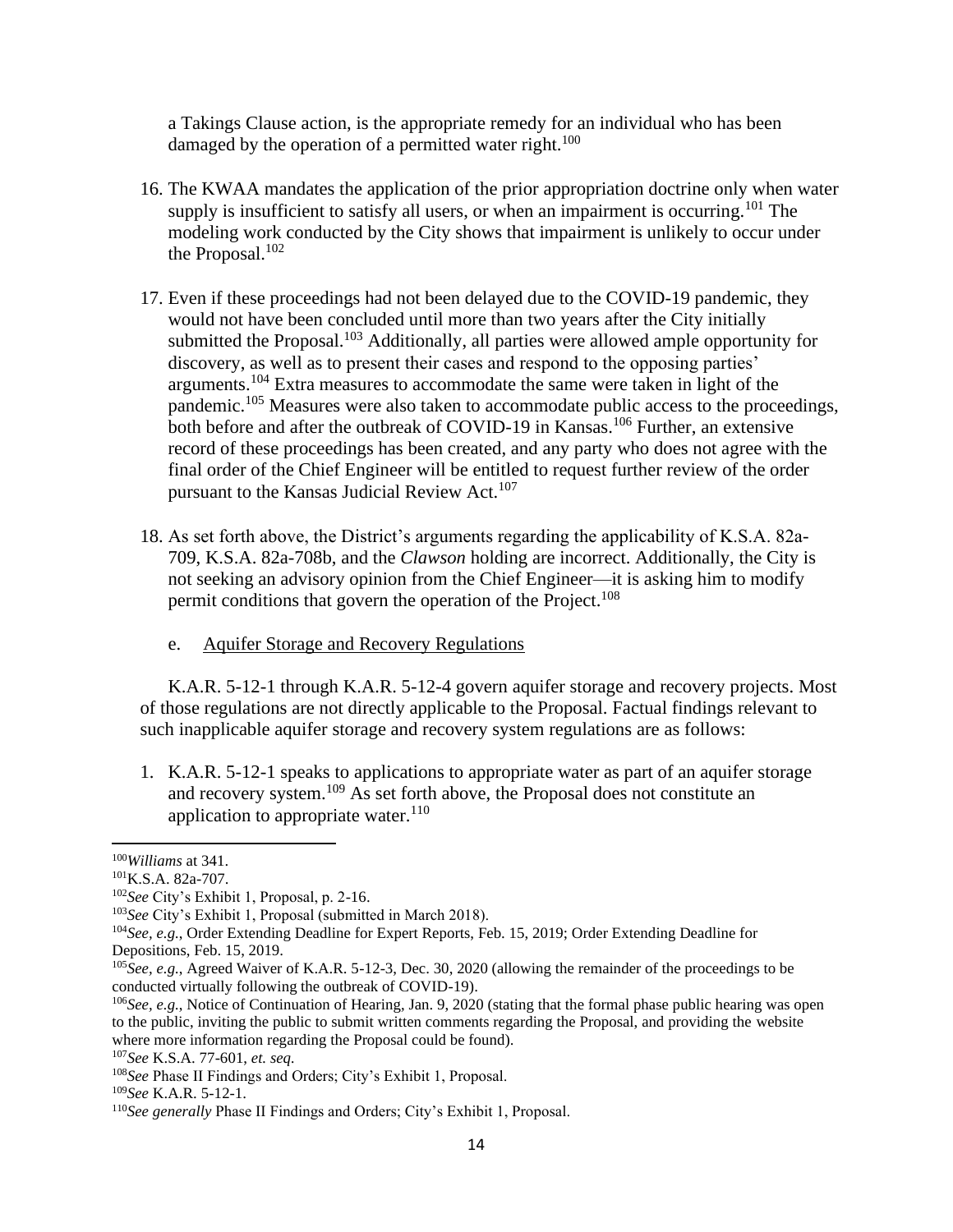- 2. K.A.R. 5-12-3 pertains to the location of hearings held related to aquifer storage and recovery projects.<sup>111</sup> That regulation has been complied with in this matter and is not directly relevant to analyzing the Proposal.<sup>112</sup>
- 3. K.A.R. 5-12-4 pertains to a groundwater management district's authority to recommend rules and regulations related to aquifer storage and recovery monitoring and accounting requirements.<sup>113</sup> This regulation is also not directly applicable to the Proposal, as no rules and regulations are at issue here.

## f. Applicable Standards

As set forth herein, the District and the Intervenors have asserted numerous standards that do not actually apply to the Proposal. The standards that do properly apply and factual findings relevant to those standards are as follows:

- 1. K.A.R. 5-1-1, which sets forth definitions relevant to aquifer storage and recovery systems, provides that "minimum index level" means 20 feet above the bedrock elevation or an alternatively proposed minimum elevation for storage within a basin storage area…" The City has proposed definitive minimum index levels for each index cell within the Basin Storage Area ("BSA") and all such proposed levels are more than 20 feet above the Aquifer's bedrock elevation.<sup>114</sup>
- 2. K.A.R. 5-1-1 also provides that "recharge credit" means "the quantity of water that is stored in the basin storage area and that is available for subsequent appropriation for beneficial use by the operator of the aquifer storage and recovery system."<sup>115</sup> The water that the City would withdraw from the BSA based on its accumulation of AMCs under the Proposal would be stored in the BSA. Physical injection of the water into the BSA is not per se necessary in order for it to be considered stored there. AMCs would be available for subsequent appropriation because the volume of water the City would be permitted to withdraw based on its accumulation of AMCs would continue to be limited by the annual authorized quantity of each Project recharge and recovery well. Finally, the City is the operator of the Project.<sup>116</sup>
- 3. As discussed above, the Phase I Findings and Orders required that any proposed change in the Project's recharge credit accounting method improve the existing accounting method and be adequate to allow the City to comply with K.A.R. 5-12-2(a) and (b), which governs aquifer storage and recovery accounting reports.<sup>117</sup> K.A.R. 5-12-2(a) provides that an aquifer storage and recovery system permit-holder is required to file an

<sup>111</sup>*See* K.A.R. 5-12-3.

<sup>112</sup>*See, e.g.*, Agreed Waiver of K.A.R. 5-12-3.

<sup>113</sup>*See* K.A.R. 5-12-4.

 $114$ City's Exhibit 1, Proposal, p. 2-25, table 2-11.

 $115K.A.R. 5-1-1.$ 

<sup>116</sup>*See* Phase I Findings and Orders; Phase II Findings and Orders.

<sup>117</sup>Phase I Findings and Orders, p. 12, para. 16.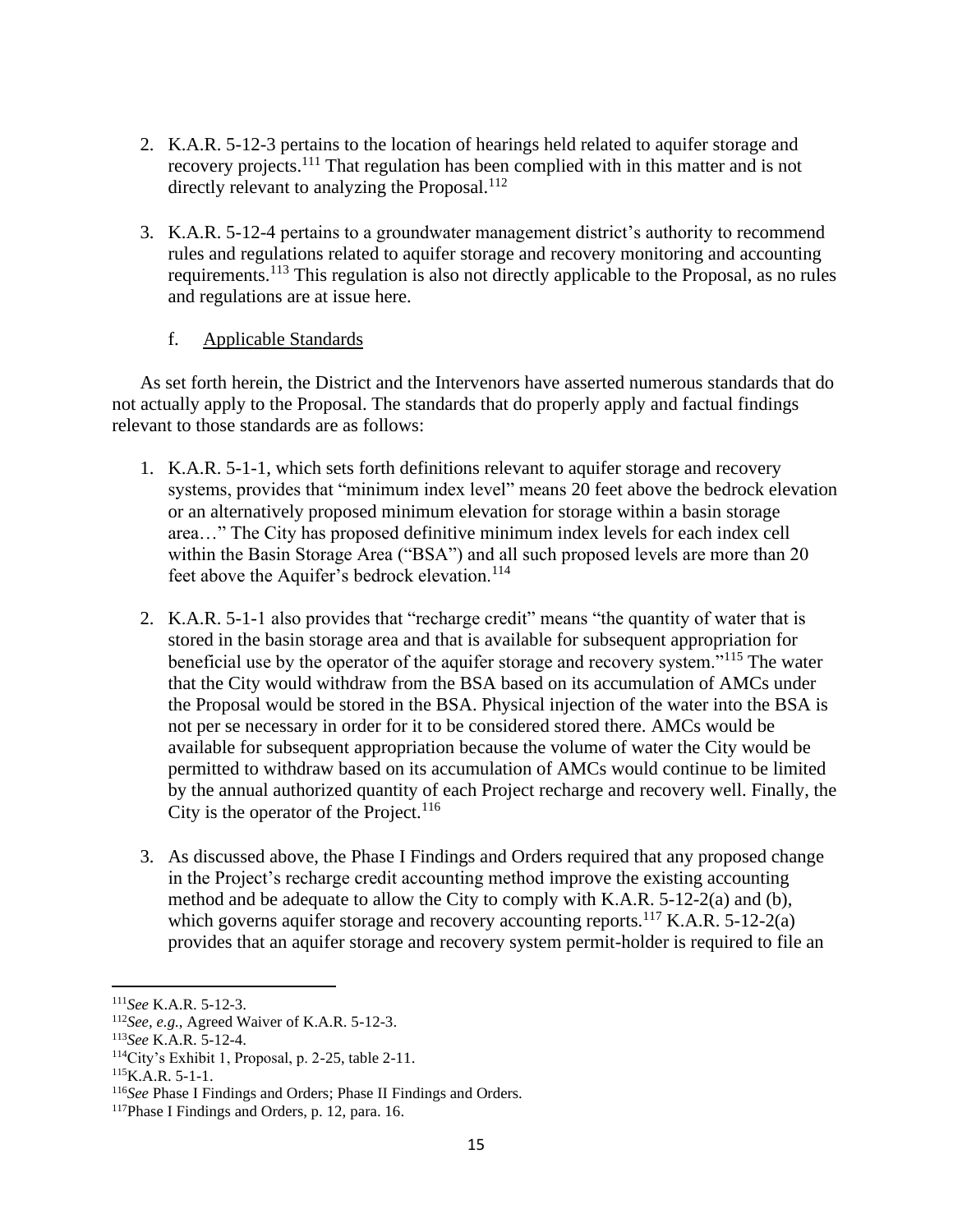annual accounting report that accounts for all water entering and leaving the basin storage area and specifically computes the amount of recharge credits held in the basin storage area.<sup>118</sup> K.A.R. 5-12-2(b) provides that the annual accounting report shall "address the items in the water balance for the basin storage area" and lists eight items that the report "may" include.<sup>119</sup> K.A.R. 5-1-1(0000) provides that "water balance" means "the method of determining the amount of water in storage in a basin storage area by accounting for inflow to, outflow from, and changes in storage in that basin storage area." $120$ 

4. The accounting method that the City has proposed to track its accumulation of AMCs would improve the existing accounting method used to track physical recharge credits because it greatly simplifies the current method, which requires multiple modeling runs and detailed analyses and is fundamentally ill-suited to tracking AMCs.<sup>121</sup> The Proposal sets forth in detail how the City proposes to account for inflow, outflow, and changes within the BSA and ultimately arrive at the amount of recharge credits that are available to the City.<sup>122</sup> The City's accounting report is not required to include the things that "may" be included in an accounting report pursuant to K.A.R. 5-12-2(b).

## **Conclusions of Law**

- 1. K.S.A. 82a-709 does not apply to the Proposal, and the fact that the City did not submit an application for a new appropriation right pursuant to that statute is not fatal to the Proposal.
- 2. The City is permitted to increase its consumptive use under its existing Project water rights. The fact that the Proposal may result in the City increasing the consumptive use of some Project water rights is not fatal to the Proposal.
- 3. The uses the City would make of its water under the Proposal would be permissible.
- 4. K.S.A. 82a-708b does not strictly apply to the Proposal because the City is not proposing a true "change" to any of its water rights as that term is used in K.S.A. 82a-708b, but the Proposal and the City's modeling nonetheless satisfy the requirements of K.S.A. 82a-708b that the Proposal be reasonable, not impair existing water rights, and relate to the same local source of supply as the City's Project water rights currently utilize.
- 5. The Proposal should not be denied because of a speculative and unlikely possibility of future impairment to as of yet unidentified existing area water rights.
- 6. The Proposal should not be denied because of speculative future impact to MDS on the Little Arkansas River.

<sup>118</sup>K.A.R. 5-12-2.

<sup>119</sup>*Id.*

 $120$ K.A.R. 5-1-1.

<sup>121</sup>*See* City's Exhibit 1, Proposal, p. 4-1.

<sup>122</sup>*Id.* at 4-1 through 4-3.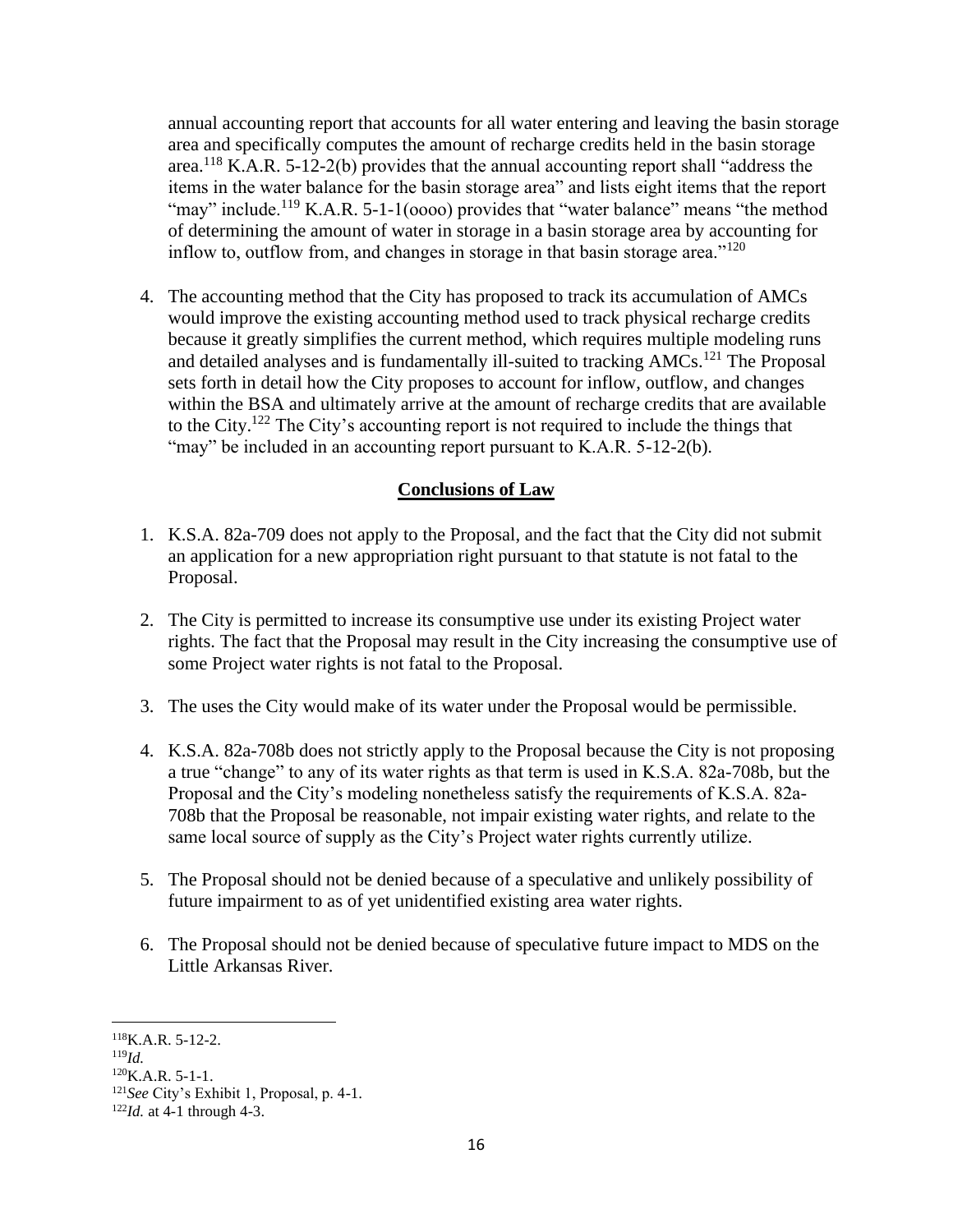- 7. The Proposal is not subject to safe yield requirements and should not be dismissed due to safe yield considerations.
- 8. The Proposal should not be dismissed due to saturated thickness concerns.
- 9. The Proposal should not be dismissed in favor of forcing the City to enter a MYFA or other term permit rather than pursuing modifications to the Project.
- 10. The *Clawson* holding does not apply to the Proposal and does not necessitate its dismissal.
- 11. The method by which the City has proposed to accumulate AMCs would not constitute prohibited passive recharge.
- 12. The City's water use under the Proposal would not violate the Takings Clause of the United States Constitution or the Kansas Constitution, and the proper remedy for an individual who is damaged by the City's water use under the Proposal is the private right of action provided for in K.S.A. 82a-716, rather than a Takings Clause action.
- 13. The City's water use under the Proposal would not violate the doctrine of prior appropriation and would not otherwise contravene the KWAA or Kansas public policy.
- 14. These proceedings have not violated the Procedural Due Process rights of the District or any other party.
- 15. K.A.R. 5-12-1 through K.A.R. 5-12-4 do not apply to the Proposal. The lowered minimum index levels that the City has proposed are required to comport with the definition for "minimum index level" set forth in K.A.R. 5-1-1, and the concept of Aquifer Maintenance Credits ("AMCs") as proposed are required to meet the definition of "recharge credit" provided in the same regulation.
- 16. The minimum index levels the City has proposed comport with the definition for "minimum index level" set forth in K.A.R. 5-1-1, and AMCs as proposed would constitute "recharge credits" as that term is defined in K.A.R. 5-1-1.
- 17. The City's proposed AMC accounting method comports with the requirements contained in the Phase I Findings and Orders that any proposed change in the Project's recharge credit accounting method improve the existing accounting method and be adequate to allow the City to comply with K.A.R.  $5-12-2(a)$  and (b).
- 18. The Proposal is otherwise reasonable and in the public interest and should be approved subject to the permit conditions set out herein.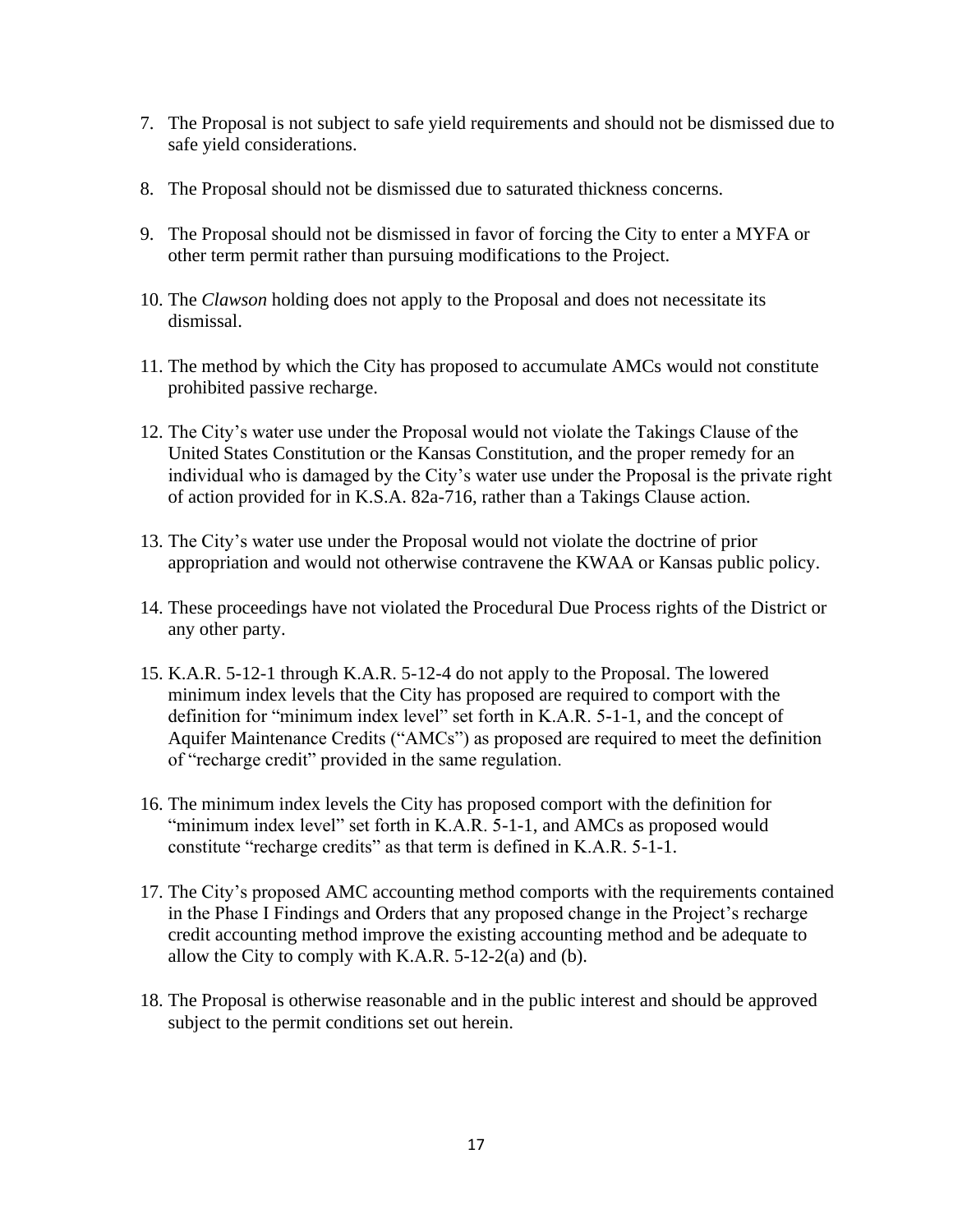**IT IS, THEREFORE,** the recommendation of the Presiding Officer that the Chief Engineer approve the Proposal subject to the following permit conditions:

- 1. The City shall continue to physically recharge the BSA through injection when the Aquifer's water table is below the established maximum index level;
- 2. The rate of accrual of all recharge credits shall not exceed the constructed physical diversion capacity of the Project's infrastructure or the authorized rate of diversion and annual authorized quantity of Water Right No. 46,627;
- 3. The Project's Phase I recharge and recovery wells shall not be permitted to generate AMCs;
- 4. The amount of water that the City is entitled to withdraw from the BSA based on its accumulation of physical recharge credits and AMCs combined shall not exceed 120,000 acre-feet at any given time;
- 5. The City shall not be entitled to withdraw more than 19,000 acre-feet of water annually based on its total recharge credit accumulation;
- 6. The City shall calculate the AMCs it accumulates using an alternative or modified accounting process that is different from the accounting used to track physical recharge credits;
- 7. AMCs shall be accumulated based on the metered quantity of water diverted from the Little Arkansas River via direct surface water diversions or water captured via bank storage wells and sent directly to the City;
- 8. The City shall adopt the accounting process set out in the Proposal, or an alternative similarly straight-forward spreadsheet accounting process, to track its accumulation and use of AMCs.
- 9. The City shall utilize pumping rotation if conflicts arise between a Project recharge and recovery well and the well of another water right owner located within 660 feet of the Project well.

# **IT IS SO ORDERED THIS \_\_\_\_\_ DAY OF \_\_\_\_\_\_\_\_\_\_\_\_\_\_\_\_\_\_ \_\_\_\_\_\_\_\_\_\_\_.**

Constance C. Owen Presiding Officer

\_\_\_\_\_\_\_\_\_\_\_\_\_\_\_\_\_\_\_\_\_\_\_\_\_\_\_\_\_\_\_\_\_\_

Respectfully submitted:

*/s/Stephanie A. Murray* Stephanie A. Murray 1320 Research Park Drive Manhattan, Kansas 66502 TEL: (785) 564-6715 FAX: (785) 564-6777 stephanie.murray@ks.gov *Attorney for KDA-DWR*